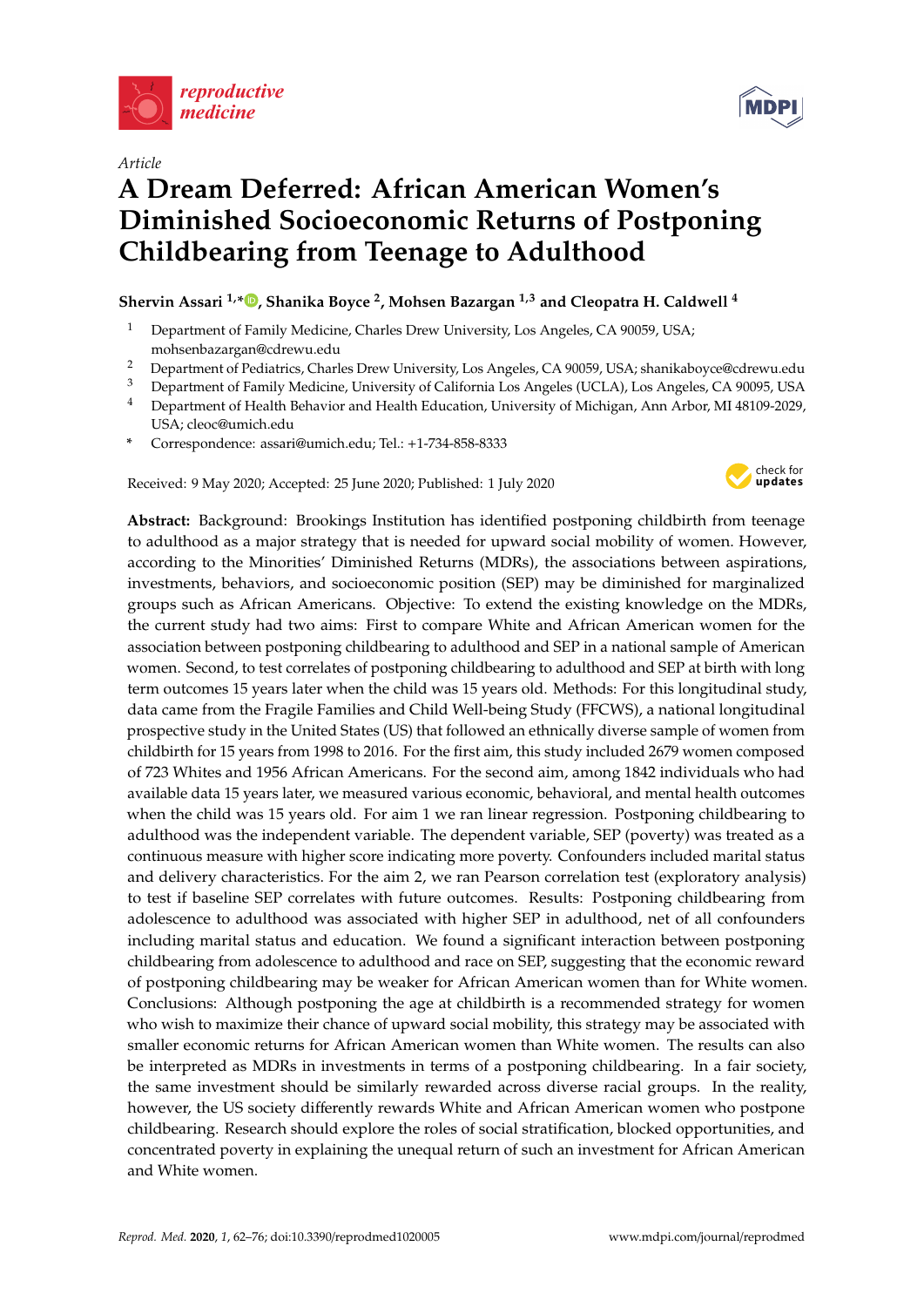**Keywords:** population groups; ethnic groups; income; maternal age; childbirth; teenage pregnancy

*"What happens to a dream deferred? Does it dry up Like a raisin in the sun? Or fester like a sore– And then run? Does it stink like rotten meat? Or crust and sugar over– like a syrupy sweet? Maybe it just sags like a heavy load. Or does it explode?"*

Langston Hughes

# **1. Introduction**

Teenage pregnancy has been described as children having children [\[1\]](#page-10-0). Teenage pregnancy is one of the major risk factors contributing to the health and wellbeing of mother and the child [\[2\]](#page-10-1). Teenage pregnancy is associated with inadequate prenatal care [\[3\]](#page-10-2). In general, worse outcomes are seen for child birth [\[4\]](#page-10-3) as well as child development [\[1](#page-10-0)[,5](#page-10-4)[,6\]](#page-11-0) in children born to younger mothers than older mothers. Teenage pregnancy is also a risk factor for maternal mortality [\[7\]](#page-11-1). Teenage pregnancy is a risk factor for perinatal depression [\[8\]](#page-11-2). Teenage mothers tend to show lower levels of positive parenting and coparenting [\[6](#page-11-0)[,9](#page-11-3)[,10\]](#page-11-4). As a result of all the health problems associated with teenage pregnancy, there has been a tremendous interest and investment in reducing teenage pregnancy [\[11](#page-11-5)[,12\]](#page-11-6). However, existing programs aimed at preventing teenage pregnancy have not had much success [\[12,](#page-11-6)[13\]](#page-11-7).

One social group highly affected by teenage pregnancy is African Americans [\[14,](#page-11-8)[15\]](#page-11-9). In fact, pregnancy among teenagers has been proposed as one of the mediators for poor health and economic outcomes among African American women in the United States. Higher prevalence of teenage pregnancy in African Americans is believed to be one of the contributing factors to racial and ethnic variation in maternal and child outcomes such as maternal and infant mortality [\[16](#page-11-10)[,17\]](#page-11-11). Thus, postponing pregnancy from adolescence to adulthood has been a public health goal in African American communities [\[18–](#page-11-12)[20\]](#page-11-13).

Teenage pregnancy composes half of first non-marital births in the US. It is a strong predictor of additional out of wedlock births, even during adulthood. If we want to prevent out-of-wedlock childbearing and the growth of single-parent families, the teenage years are a good place to start [\[21\]](#page-11-14). According to the Brookings Institution, postponing childbearing from adolescence to adulthood is a key strategy to maximize the chance for upward social mobility for women [\[22\]](#page-11-15) and helps poor women become middle-class [\[22\]](#page-11-15). However, recent research has questioned this premise [\[23\]](#page-11-16). At least some preliminary results may suggest that the economic reward of postponing childbearing may be reduced for African American women compared to White women [\[23\]](#page-11-16). Teenage pregnancy may partially explain some of the undesired birth consequences of low socioeconomic position (SEP) as well as undesired outcomes for African American children and their mothers [\[24\]](#page-11-17). Therefore, a better understanding of how SEP differentials contribute to maternal age differences between Whites and African Americans is warranted [\[25\]](#page-11-18).

Prevention of teenage pregnancy means a shift in the timing of pregnancy from adolescence to adulthood. Postponing childbearing until adulthood is associated with higher readiness of women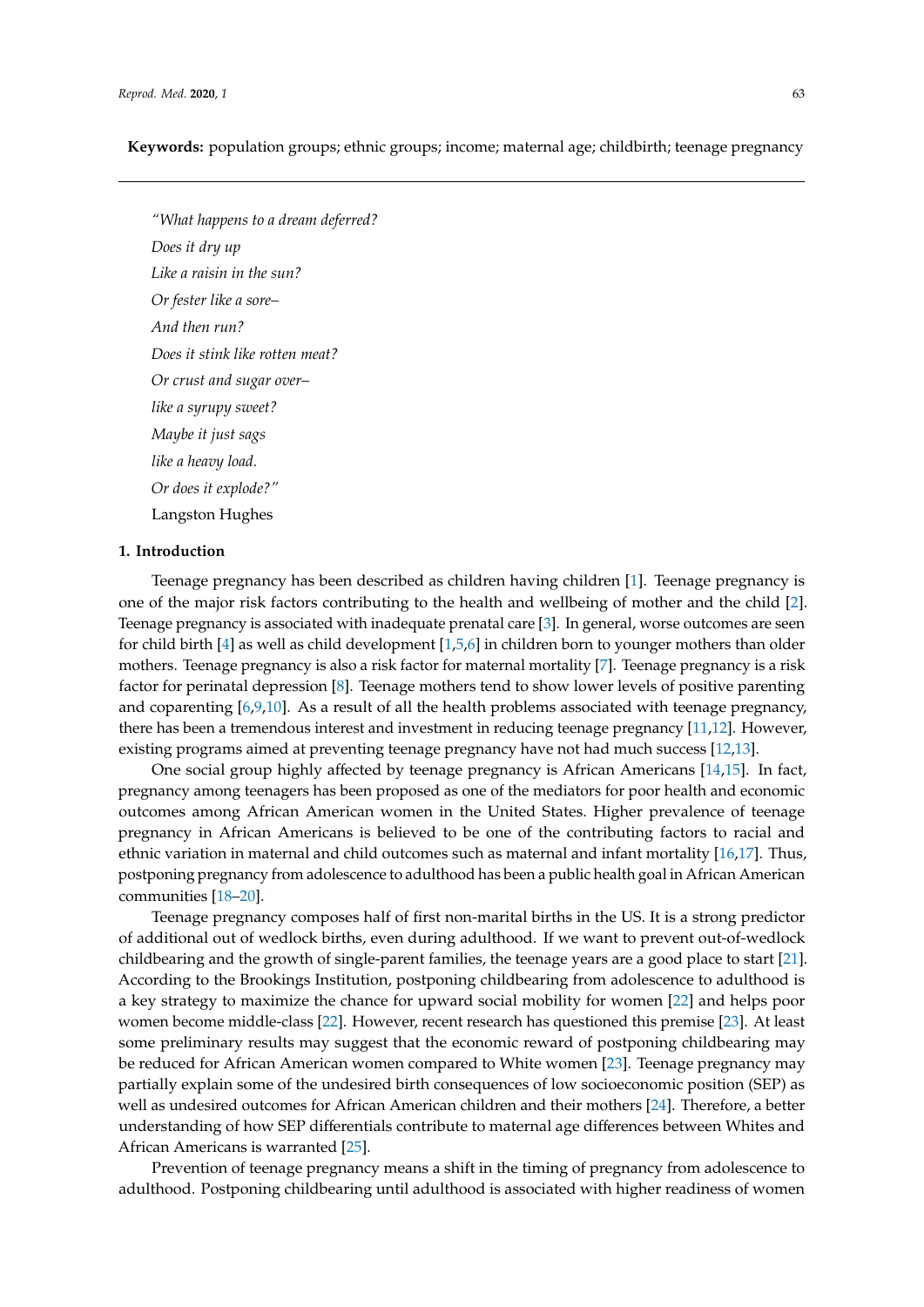for parenthood [\[26\]](#page-11-19). So a major recommendation and target in public health is to reduce teenage pregnancies and increase adulthood pregnancies [\[24\]](#page-11-17). Compared to teenage parents, adult parents show higher levels of maternal protection toward the child, establish a higher level of mother–child closeness and bond, family functioning, and family stability [\[27\]](#page-11-20). Postponing childbearing also leads to higher economic stability [\[27\]](#page-11-20).

In the United States (US), early childbearing is a known risk factor for socioeconomic disadvantage [\[28\]](#page-11-21). Teenage pregnancy is believed to be closely associated with worse socioeconomic position (SEP) indicators [\[29\]](#page-11-22) such as poverty and low income [\[30\]](#page-11-23). Although teenage pregnancy affects economic development of both parents, the undesired economic effects of teenage pregnancy are more detrimental for mothers [\[28\]](#page-11-21). Low SEP (e.g., poverty) is both a cause and a consequence of early childbearing [\[6](#page-11-0)[,31\]](#page-12-0).

According to the Minorities' Diminished Returns (MDRs) framework, racial and ethnic minority populations, particularly African Americans, gain less tangible outcomes from their aspirations, decisions, behaviors, as well as SEP [\[32\]](#page-12-1). That is SEP showed weakened associations for African Americans, which is an indicator of a relative disadvantage of African American than White Americans [\[32\]](#page-12-1). To give some examples, positive coping and mastery generates less health and life expectancy for African Americans than Whites [\[33\]](#page-12-2). High SEP has shown weaker correlations with drinking [\[34\]](#page-12-3), smoking [\[35\]](#page-12-4), diet [\[36\]](#page-12-5), exercise [\[37\]](#page-12-6), depressive symptoms [\[38\]](#page-12-7), and body mass index (BMI) [\[39\]](#page-12-8) for African Americans than Whites. Some recent research has shown that the association between maternal age and SEP (poverty) [\[28\]](#page-11-21) may also be diminished for African Americans than Whites [\[23\]](#page-11-16); however, more research is needed to support this position.

We are aware of one single study that has tested the MDRs for the association between age of childbearing and family SEP [\[23\]](#page-11-16). The study used a national data set of racially and ethnically diverse mothers at delivery, the authors tested if the age at childbirth is differently associated with SEP (poverty). The study did not study teenage pregnancy as it treated age as a continuous measure, while wealth and various sources of income such as welfare were controlled for. The study showed that African American women are at triple jeopardy. Not only does their family income and age of pregnancy tend to be lower than White women. However, when they postpone their pregnancy their SEP does not show as much of a difference as with White women. That means any incremental postponing of the childbearing showed diminished returns in terms of family income for African American women, after controlling for marital status and welfare dependency. However, that study did not compare pregnancies during adolescence and adulthood. The study, modeled the effect of each additional year as a postponement of childbearing, which could be from adolescence to adulthood, or within early adulthood, or within late adulthood [\[23\]](#page-11-16). As the implication of one-year postponement in childbearing is much higher in adolescence than adulthood, there is still a need for a study that categorically compares pregnancies during adolescence versus adulthood on SEP among African American and White women.

## **2. Objectives**

In a well-established national study of maternity in the US, the present study had two aims: First, to explore MDRs in the association between postponing childbearing from adolescence to adulthood (timing of childbirth) and SEP by comparing African American and White women, and second, to test correlates of postponing childbearing to adulthood and SEP at birth with long term outcomes 15 years later when the child was 15 years old. As suggested by the MDRs literature [\[40\]](#page-12-9), a weaker association was expected between postponing childbearing from teenage to adulthood on SEP for African American than White women, net of education, marital status, and delivery characteristics.

# **3. Methods**

The current study used the Fragile Families and Child Wellbeing Study (FFCWS) data. FFCWS is a longitudinal study (1998–2016), evaluates economically fragile families. Although detailed information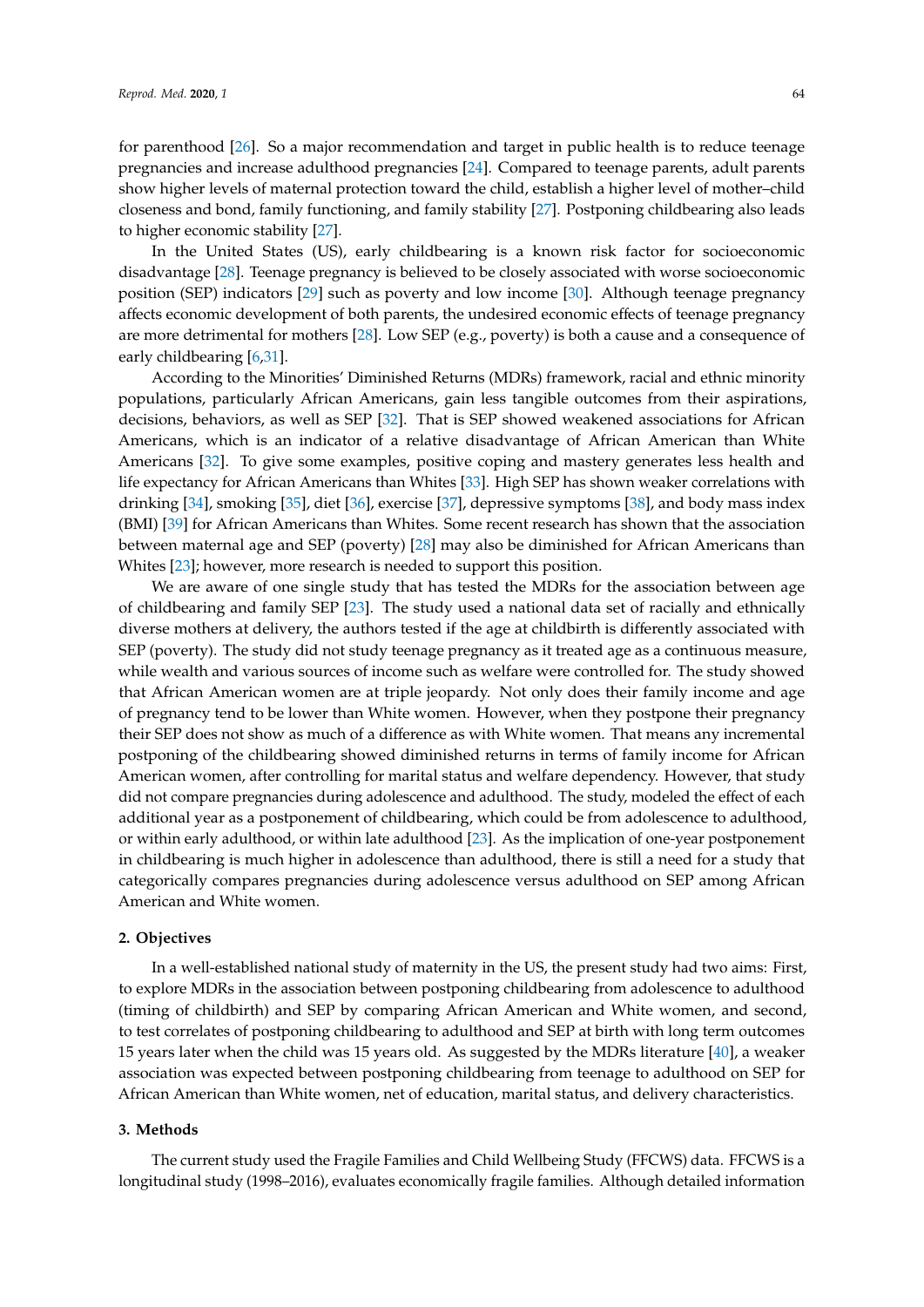about sampling and methods of the FFCWS is accessible elsewhere [\[41\]](#page-12-10), we concisely describe the methods of FFCWS here.

The FFCWS study protocol was approved by the Princeton University Institutional Review Board (IRB). Written informed consent was provided by all participants after being informed of the purpose of the study. Data were collected, kept, and analyzed namelessly. Also, respondents were financially compensated.

## *3.1. Sample*

Participants were mothers from urban areas in the US Mothers were selected from 20 US cities with at least a population size of 200,000. Participants were enrolled randomly in the FFCWS from all births in hospitals. Non-married African American and Hispanic couples were oversampled in FFCWS [\[41\]](#page-12-10). The majority of the FFCWS samples were minority families, non-marital, and low SEP. The FFCWS is a national sample but is not representative of the US public. There were 2407 African American, 1354 Hispanic, and 894 White mothers in the FFCWS sample.

The current analysis consisted of African American and White women only. For the aim 1, we included individuals if we had valid data on their SEP (e.g., poverty status), maternal age at childbirth, as well as marital status and other covariates. For the aim 1, the analytical sample contained 2679 women including 723 White and 1956 African American women. For the aim 2, we ran the analysis on a subsample that had data at age 15. This included 1842 individuals who had data 15 years later.

## *3.2. Independent Variable (Aim 1)*

Our key independent variable was dichotomous. Postponing childbearing from adolescence to adulthood was coded as 0 for teenage pregnancy (14–19) and 1 as pregnancy at age 20 or later [\[42\]](#page-12-11). This variable was calculated based on the maternal age at childbirth that varied between 14 to 47 years.

## *3.3. Dependent Variable (Aim 1)*

The dependent variable in our study was SEP (poverty status). Poverty status (family SEP) was treated as a continuous variable, with a higher score indicating higher SEP.

## *3.4. Confounders (Aim 1)*

Covariates in this study included marital status, baby sex, and delivered a low birth weight baby (babies who are born weighing less than 5 pounds, 8 ounces, or 2500 g). Marital status was a dichotomous that was reported by women (married 1, all other situation 0). All covariates were measured as dichotomous variable (no 1, yes 0). All measured used self-reported data.

## *3.5. Moderator (Aim 1)*

Race/ethnicity was the central moderator. Race/ethnicity was self-identified. This was a dichotomous variable, with White =  $0$  (reference category) and African American = 1.

# *3.6. Correlates of SEP and Timing of Pregnancy (Aim 2)*

We included 15 outcomes measured at age 15: family income, youth BMI, youth grade, youth commitment to activities of the school, parent–youth risk communication, parenting stress, youth depression, youth positive emotions, youth anxiety, and youth impulsivity. These outcomes were applied to test as correlates of family SEP at birth. We expected all of these outcomes to be correlated with family SEP at birth.

## *3.7. Analysis*

For this study, SPSS version 22.0 (SPSS Inc., Chicago, IL, USA) was used for data analysis. For aim 1, frequency (%) and mean (standard deviation: SD) were reported for descriptive characteristics.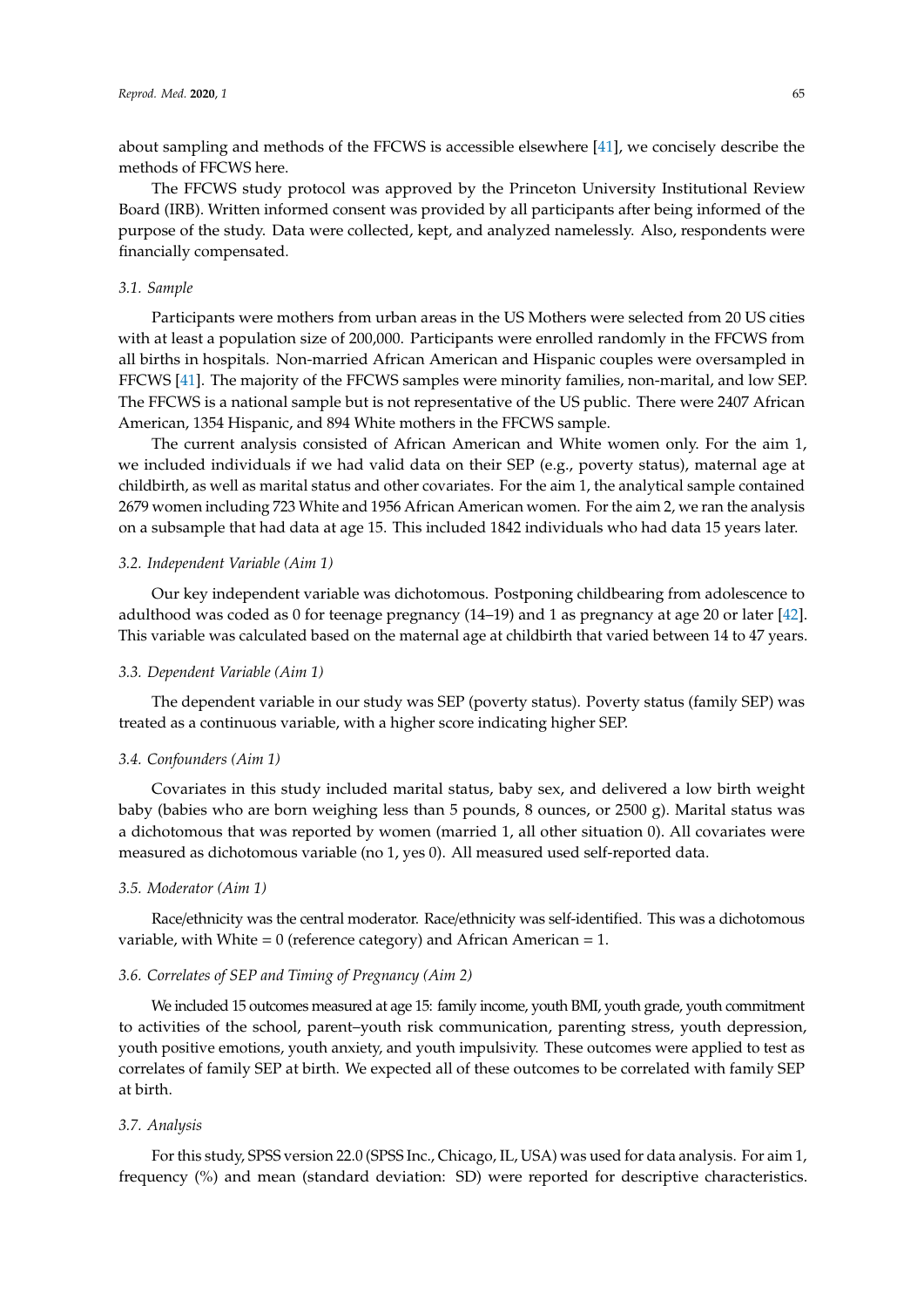Also, Chi square and independent sample t test were applied to evaluate differences of descriptive characteristics in White and African American women. Two linear regression models were conducted in the overall sample. Both modes were performed in the pooled sample. *Model 1* only contained the main effects and *Model 2* contained the interaction between postponing childbearing from teenage to adulthood and race/ethnicity. In both models, SEP was the dependent variable (higher score higher SEP), postponing childbearing from teenage to adulthood was the independent variable (0/1), race was the focal moderator (0/1), and marital status and delivery characteristics were the controls. We reported regression coefficients (b), standard error (SE), 95% confidence intervals (CI), and p value. For aim 2, we tested correlations between timing of pregnancy (postponing childbearing) and baseline SEP with a wide range of behavioral and health outcomes of the youth at age 15. For these tests, we used Pearson correlation test (exploratory). *p*-values equal or less than 0.05 were considered significant.

## **4. Results**

## *4.1. Aim 1*

This study included 2679 women, of whom, 723 were White and 1956 were African American. Descriptive variables in the pooled sample and for each race are provided in Table [1.](#page-4-0) Postponing childbearing from adolescence to adulthood and SEP were higher in White than African American women. Most White women were married, while most African American women were unmarried. Having a low birth weight (LBW) baby was also higher in African American than White women.

<span id="page-4-0"></span>

|                           | A11         |      | White       |           | African American |           |
|---------------------------|-------------|------|-------------|-----------|------------------|-----------|
|                           | $\mathbf n$ | $\%$ | $\mathbf n$ | $\%$      | $\mathbf n$      | $\%$      |
| Race                      |             |      |             |           |                  |           |
| White                     | 723         | 27.0 | 723         | 100.0     |                  |           |
| African American          | 1956        | 73.0 |             |           | 1956             | 100.0     |
| Sex of the baby           |             |      |             |           |                  |           |
| Male                      | 1403        | 52.4 | 382         | 52.8      | 1021             | 52.2      |
| Female                    | 1276        | 47.6 | 341         | 47.2      | 935              | 47.8      |
| Marital Status *,b        |             |      |             |           |                  |           |
| Not Married               | 1969        | 73.5 | 286         | 39.6      | 1683             | 86.0      |
| Married                   | 710         | 26.5 | 437         | 60.4      | 273              | 14.0      |
| Delivered Baby Weight *,b |             |      |             |           |                  |           |
| Normal                    | 2280        | 87.8 | 651         | 92.6      | 1629             | 86.1      |
| Low Birth Weight          | 316         | 12.2 | 52          | 7.4       | 264              | 13.9      |
| Pregnancy                 |             |      |             |           |                  |           |
| Teenage                   | 268         | 10.0 | 38          | 5.3       | 230              | 11.8      |
| Adult                     | 2411        | 90.0 | 685         | 94.7      | 1726             | 88.2      |
|                           |             |      | Mean        | <b>SD</b> | Mean             | <b>SD</b> |
| Age *,a                   | 26.06       | 6.12 | 28.49       | 6.34      | 25.16            | 5.78      |
| SEP <sup>*,a</sup>        | 2.45        | 2.65 | 4.51        | 3.44      | 1.70             | 1.78      |

| Table 1. Descriptive statistics in the pooled sample and by race $(n = 2679)$ . |  |  |  |
|---------------------------------------------------------------------------------|--|--|--|
|---------------------------------------------------------------------------------|--|--|--|

Socioeconomic Position (SEP); SD: Standard Deviation; CI: Confidence Interval. \* *p* < 0.05 for comparison of African Americans and Whites; <sup>a</sup> Independent sample t test; <sup>b</sup> Chi square test.

Table [2](#page-5-0) indicates the findings of two linear regression models in the overall sample with postponing childbearing from adolescence to adulthood as the independent variable and SEP as the dependent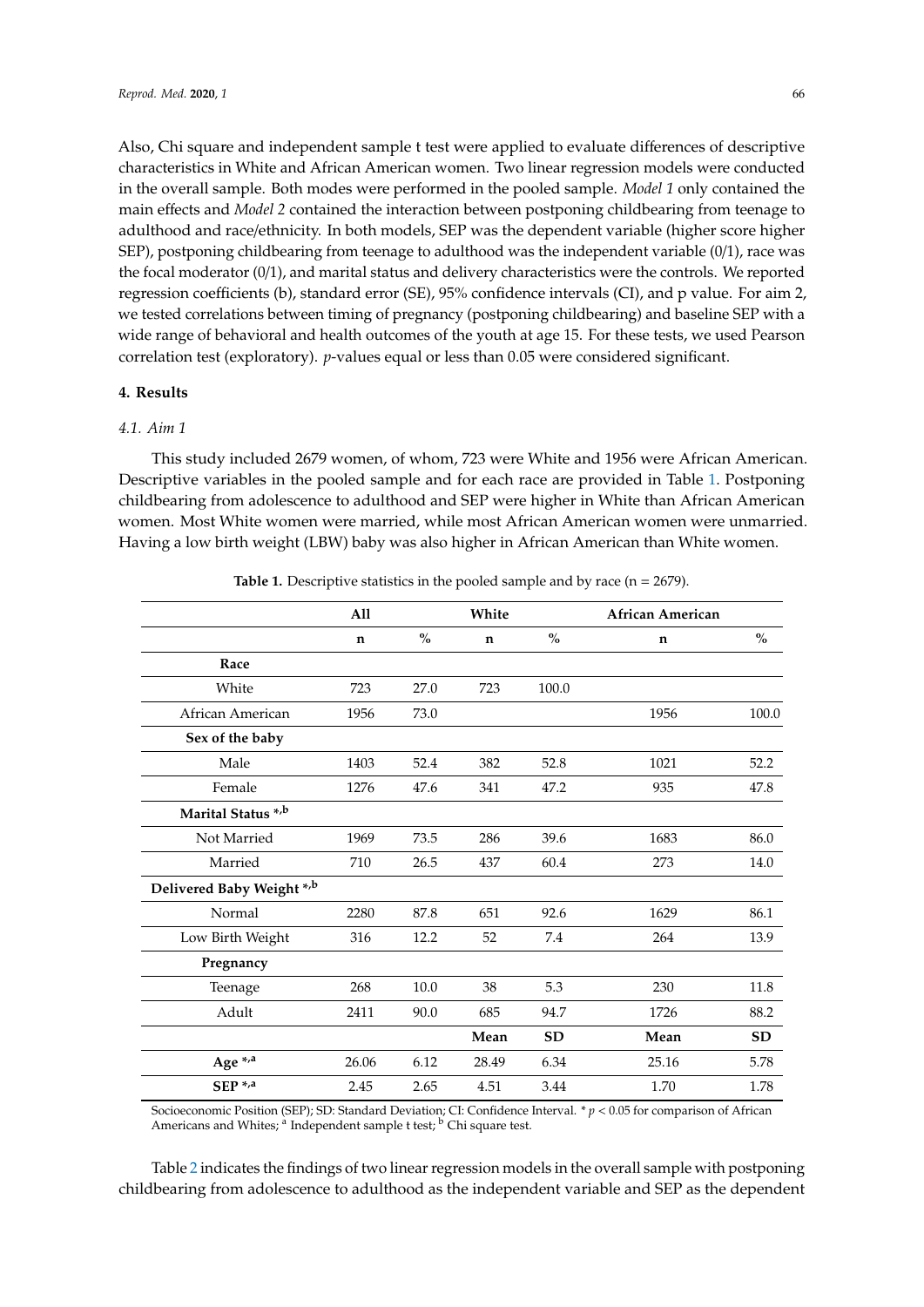variable. *Model 1* only entered the main effects of race, postponing childbearing from adolescence to adulthood, and covariates. *Model 2* contained the above main effects as well as an interaction term between race/ethnicity and postponing childbearing from teenage to adulthood. *Model 1* suggested that postponing childbearing from teenage to adulthood was associated with higher SEP, net of covariates. *Model 2* showed an interaction between race and postponing childbearing from teenage to adulthood, suggesting a weaker association between postponing childbearing from adolescence to adulthood and SEP in African American than White women.

<span id="page-5-0"></span>

|                             |                |           |      | Model 1<br><b>Main Effects</b> |         |                   | Model 2<br>Model 1 + Interactions |              |               |          |            |         |         |                  |  |  |
|-----------------------------|----------------|-----------|------|--------------------------------|---------|-------------------|-----------------------------------|--------------|---------------|----------|------------|---------|---------|------------------|--|--|
|                             | В              | <b>SE</b> | В    |                                | 95% CI  |                   | p                                 | B            | <b>SE</b>     | b        |            | 95% CI  | t       | $\boldsymbol{p}$ |  |  |
| Race (African<br>American)  | $-0.27$        | $-1.60$   | 0.11 | $-1.81$                        | $-1.40$ | $-15.21$          | < 0.001                           | $-0.14$      | $-0.83$       | 0.37     | $-1.56$    | 0.09    | $-2.21$ | 0.027            |  |  |
| Baby (Female)               | 0.02           | 0.11      | 0.08 | $-0.05$                        | 0.28    | 1.36              | 0.175                             | 0.02         | 0.11          | 0.08     | $-0.05$    | 0.28    | 1.37    | 0.171            |  |  |
| Married                     | 0.42           | 2.48      | 0.11 | 2.27                           | 2.69    | 23.05             | < 0.001                           | 0.41         | 2.45          | 0.11     | 2.24       | 2.67    | 22.66   | < 0.001          |  |  |
| Low Birth<br>Weight         | $-0.01$        | $-0.08$   | 0.13 | $-0.33$                        | 0.17    | $-0.61$           | 0.542                             | $-0.01$      | $-0.07$       | 0.13     | $-0.32$    | 0.18    | $-0.55$ | 0.586            |  |  |
| Delayed<br>Pregnancy        | 0.03           | 0.29      | 0.14 | 0.01                           | 0.56    | 2.04              | 0.041                             | 0.11         | 1.01          | 0.36     | 0.29       | 1.72    | 2.77    | 0.006            |  |  |
| Delayed<br>Pregnancy x Race |                |           |      |                                |         |                   |                                   | $-0.15$      | $-0.84$       | 0.39     | $-1.60$    | $-0.07$ | $-2.15$ | 0.031            |  |  |
| Intercept                   |                | 2.65      | 0.16 | 2.33                           | 2.97    | 16.24             | < 0.001                           |              | 1.99          | 0.35     | 1.30       | 2.67    | 5.68    | < 0.001          |  |  |
|                             | $\sim$ $\cdot$ | $\sim$    |      | $\cdot$ $\cdot$                | $\cdot$ | $(2.75)$ $(2.75)$ |                                   | $\mathbf{1}$ | $\cap$ $\cap$ | $\sim$ 1 | <b>T</b> . | - 1     |         |                  |  |  |

**Table 2.** Linear regression model in the pooled sample.

Outcome: Socioeconomic Position (SEP); SE: Standard Error; CI: Confidence Interval.

# *4.2. Aim 2*

As Table [3](#page-6-0) shows, family SEP at baseline (birth) showed significant correlation with all outcomes at age 15 namely family income, BMI, grade, parenting stress, commitment to activities of the school, risk communication, youth depression, youth positive emotions, youth anxiety, and youth impulsivity.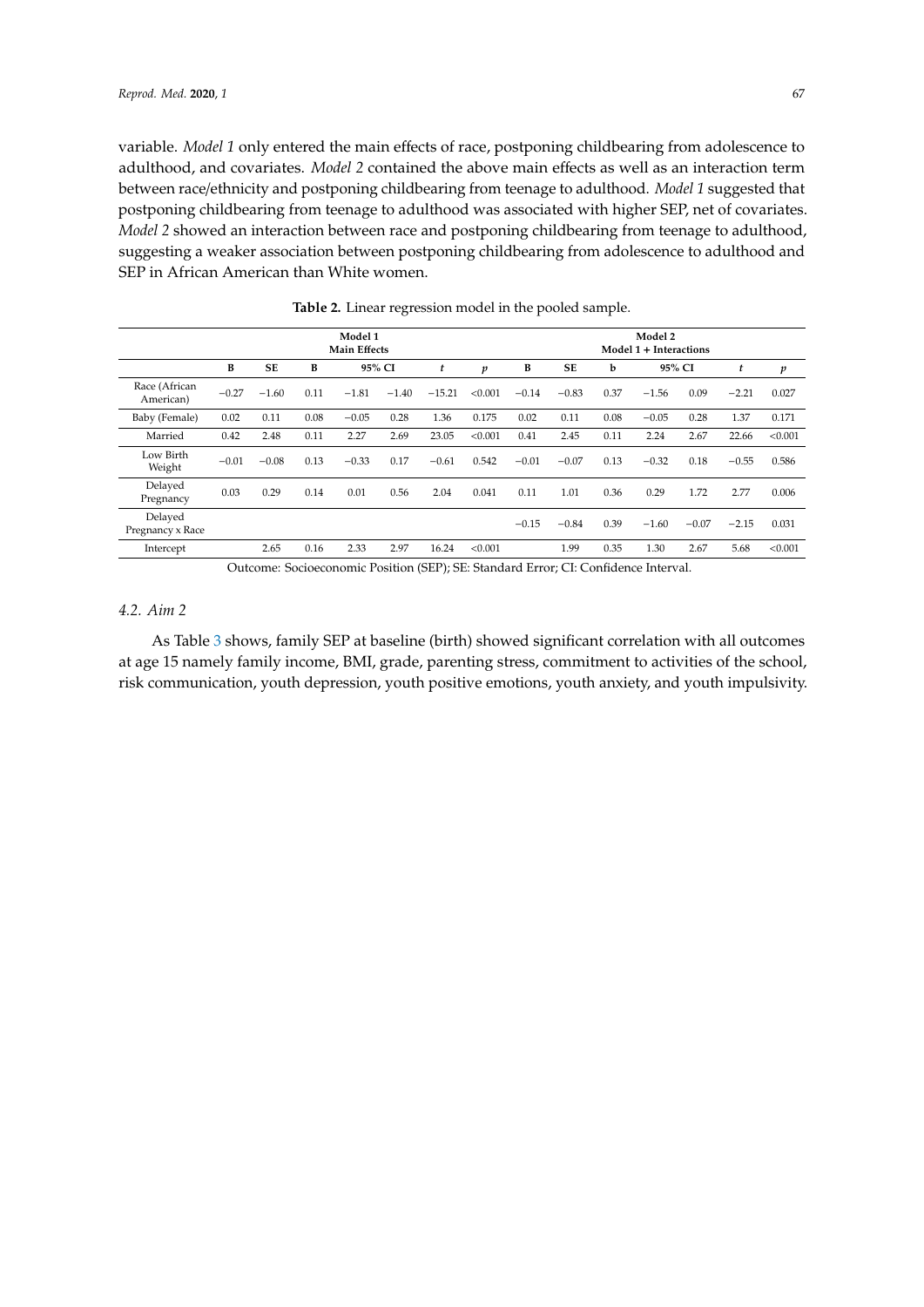|                                                        | $\overline{2}$ | 3         |      | 5         | 6         |           | 8         | 9          | 10        | 11        | 12         | 13         | 14        | 15        | 16        |
|--------------------------------------------------------|----------------|-----------|------|-----------|-----------|-----------|-----------|------------|-----------|-----------|------------|------------|-----------|-----------|-----------|
| 1 Family SEP (At Birth)                                | $0.14**$       | $-0.47**$ | 0.02 | $0.55**$  | $-0.08**$ | $0.40**$  | $-0.15**$ | $0.29**$   | $-0.09**$ | $-0.14**$ | $-0.13**$  | $-0.11**$  | $0.05*$   | $-0.09**$ | $-0.19**$ |
| 2 Postponed Pregnancy from Teen to Adults              |                | $-0.10**$ | 0.02 | $0.19**$  | $-0.03$   | $0.07**$  | 0.03      | $0.08**$   | 0.01      | $-0.06*$  | $-0.01$    | $-0.05*$   | $0.06*$   | $-0.04$   | $-0.02$   |
| 3 Race (NHB)                                           |                |           | 0.01 | $-0.47**$ | $0.09**$  | $-0.29**$ | $0.18**$  | $-0.24$ ** | $0.12**$  | $0.15**$  | $0.07**$   | $0.07**$   | 0.02      | 0.03      | $0.13**$  |
| 4 Child Sex (Female)                                   |                |           |      | 0.02      | $0.05**$  | $-0.00$   | $0.07**$  | $0.12**$   | $-0.04$   | 0.02      | $-0.06$ ** | $0.07**$   | $-0.07**$ | 0.04      | $-0.02$   |
| 5 Family Structure (Married) (At Birth)                |                |           |      |           | $-0.11**$ | $0.30**$  | $-0.14**$ | $0.23**$   | $-0.11**$ | $-0.17**$ | $-0.07**$  | $-0.11**$  | 0.03      | $-0.08**$ | $-0.14**$ |
| 6 Low Birth Weight                                     |                |           |      |           |           | $-0.07**$ | 0.01      | $-0.01$    | $0.05*$   | 0.01      | 0.00       | 0.03       | 0.04      | 0.04      | 0.01      |
| 7 Family Income (Year 15)                              |                |           |      |           |           |           | $-0.15**$ | $0.21**$   | $-0.07**$ | $-0.10**$ | $-0.08**$  | $-0.10**$  | $0.08**$  | $-0.07**$ | $-0.11**$ |
| 8 BMI (Year 15)                                        |                |           |      |           |           |           |           | $-0.07**$  | $-0.00$   | 0.04      | $0.06*$    | $0.10**$   | $-0.08**$ | $0.09**$  | $0.09**$  |
| 9 Grade (Year 15)                                      |                |           |      |           |           |           |           |            | $0.14**$  | $-0.07**$ | $-0.13**$  | $-0.16**$  | $0.09**$  | $-0.15**$ | $-0.29**$ |
| 10 Commitment to activities of the school<br>(Year 15) |                |           |      |           |           |           |           |            |           | $0.07**$  | $-0.06**$  | $-0.21$ ** | $0.41**$  | $-0.18**$ | $-0.16**$ |
| 11 Risk communication (Year 15)                        |                |           |      |           |           |           |           |            |           |           | $-0.02$    | $-0.01$    | 0.02      | $-0.02$   | 0.03      |
| 12 Parenting Stress (Year 15)                          |                |           |      |           |           |           |           |            |           |           |            | $0.13**$   | $-0.11**$ | $0.12**$  | $0.16**$  |
| 13 Youth Depression (Year 15)                          |                |           |      |           |           |           |           |            |           |           |            |            | $-0.48**$ | $0.67**$  | $0.35**$  |
| 14 Youth Positive Emotion (Year 15)                    |                |           |      |           |           |           |           |            |           |           |            |            |           | $-0.30**$ | $-0.12**$ |
| 15 Youth Anxiety (Year 15)                             |                |           |      |           |           |           |           |            |           |           |            |            |           |           | $0.43**$  |
| 16 Youth Impulsivity (Year 15)                         |                |           |      |           |           |           |           |            |           |           |            |            |           |           |           |

| Table 3. Correlation matrix between family SEP at baseline (birth) and a wide range of parent and youth outcomes 15 years later. |  |  |  |  |  |  |  |  |
|----------------------------------------------------------------------------------------------------------------------------------|--|--|--|--|--|--|--|--|
|                                                                                                                                  |  |  |  |  |  |  |  |  |

<span id="page-6-0"></span>NHB: Non-Hispanic Black; BMI: Body Mass Index; SEP: Socioeconomic Position. \* *p* < 0.05, \*\* *p* < 0.01.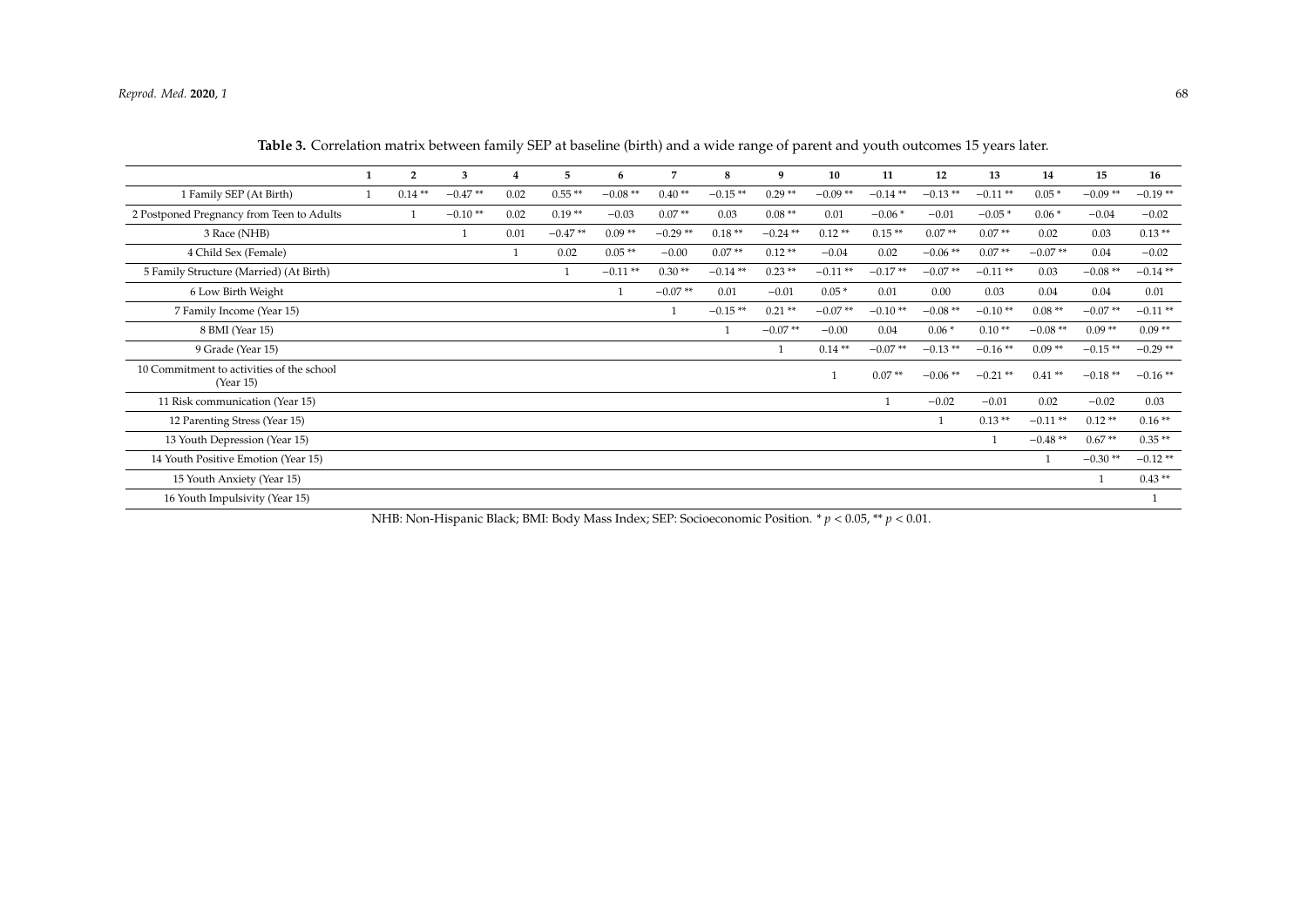## **5. Discussion**

In a national sample of American women, postponing childbearing from adolescence to adulthood was associated with higher SEP. However, the association between age of childbearing and SEP is diminished for African American women, relative to White women. This means that relative to White women, African American women may gain less SEP from postponing childbearing from teenage to adulthood. Thus, postponing childbearing may have a less significant impact on the economic opportunities among African American women than White women. Our aim 2 also showed that family SEP at birth is associated with all outcomes such as family income, youth BMI, youth grade, youth commitment to activities of the school, parent-youth risk communication, parenting stress, youth depression, youth positive emotions, youth anxiety, and youth impulsivity. This highlights the importance of the diminished return of delating childbirth from teenage to adulthood in shaping future inequalities across domains.

The results observed in this study are in line with the MDRs framework [\[40\]](#page-12-9). For African American women, SEP is considerably lower on average, they have a higher percentage of pregnancies during the teenage-age years and postponing childbearing from teenage age to adulthood is associated with a smaller increase in their SEP. This is an indicator of multiple layers of disadvantage. Not only is SEP lower on average for African Americans, but postponing the age of reproduction from adolescence to adulthood does not result in a significant SEP increase. That means, reproductive decisions may have a diminished return in terms of upward social mobility for African American women than White women. We attribute this to structural factors rather than individual level decisions as they may not drastically change the life conditions of African American women in constrained contexts.

According to the findings reported here, SEP is lower for African American women, regardless of timing of pregnancy. That means, with teenage or adulthood pregnancy, African American women struggle with a substantially lower SEP than White women. However, for White women, not only is baseline SEP higher, postponing pregnancy from adolescence to adulthood translates to an even greater increase in SEP. This contrasting situation is unfair and is reflective of multiple jeopardies for African American women: Poor outcome even when the behavior (to postpone maternity age) should be rewarded by the society.

Another finding in this study was that teenage pregnancy is more common in African American than White women. Research has frequently documented the same pattern [\[18](#page-11-12)[–20](#page-11-13)[,43\]](#page-12-12). The second finding was MDRs of postponing maternity on SEP. An extensive body of research has documented MDRs of educational attainment [\[38\]](#page-12-7) and income [\[44\]](#page-12-13) on depression among African Americans versus Whites. High SEP African Americans report poor self-rated mental health [\[45\]](#page-12-14). Educational attainment [\[46\]](#page-12-15) and employment [\[47\]](#page-12-16) also show a weaker link with mortality in African Americans than Whites. Similarly, African Americans with high SEP (education and income) show high prevalence of obesity, chronic disease, and other health problems [\[48\]](#page-12-17). Finally, some studies show poor health behaviors of high SEP African Americans [\[35\]](#page-12-4).

MDRs result in transgenerational transitions of inequalities. That means, not only do MDRs affect mothers but also their children and youth. In different studies, high maternal SEP has had weaker effects on impulsivity [\[49\]](#page-12-18), chronic disease [\[50\]](#page-12-19), obesity [\[51\]](#page-12-20), anxiety [\[52\]](#page-12-21), self-rated health [\[53\]](#page-12-22), and depression [\[54\]](#page-12-23), school attachment [\[55\]](#page-12-24), aggression [\[50\]](#page-12-19), tobacco use [\[50\]](#page-12-19), and GPA [\[56\]](#page-13-0) for African American than White children and youth. All these studies suggest that health, development, and behaviors of high SEP African American youth suffer across domains.

Minorities' Diminished Returns (MDRs) are not specific to a particular sex, age group, or race. Similar MDRs are shown for Hispanics [\[57\]](#page-13-1), Asian Americans [\[58\]](#page-13-2), Native Americans [\[59\]](#page-13-3), LGBTs [\[60\]](#page-13-4), and even marginalized White people [\[61\]](#page-13-5). These diminished effects of SEP are systemic and not limited to a particular SEP indicator or an outcome [\[61\]](#page-13-5). These are being seen across SEP resources, health, behavioral, and economic outcomes. They also exist for all marginalized groups, broadly defined including the poor and marginalized Whites [\[61\]](#page-13-5). Such a systemic nature of the MDRs suggest that the root cause of the MDRs is structural rather than behavioral or cultural. This means we should not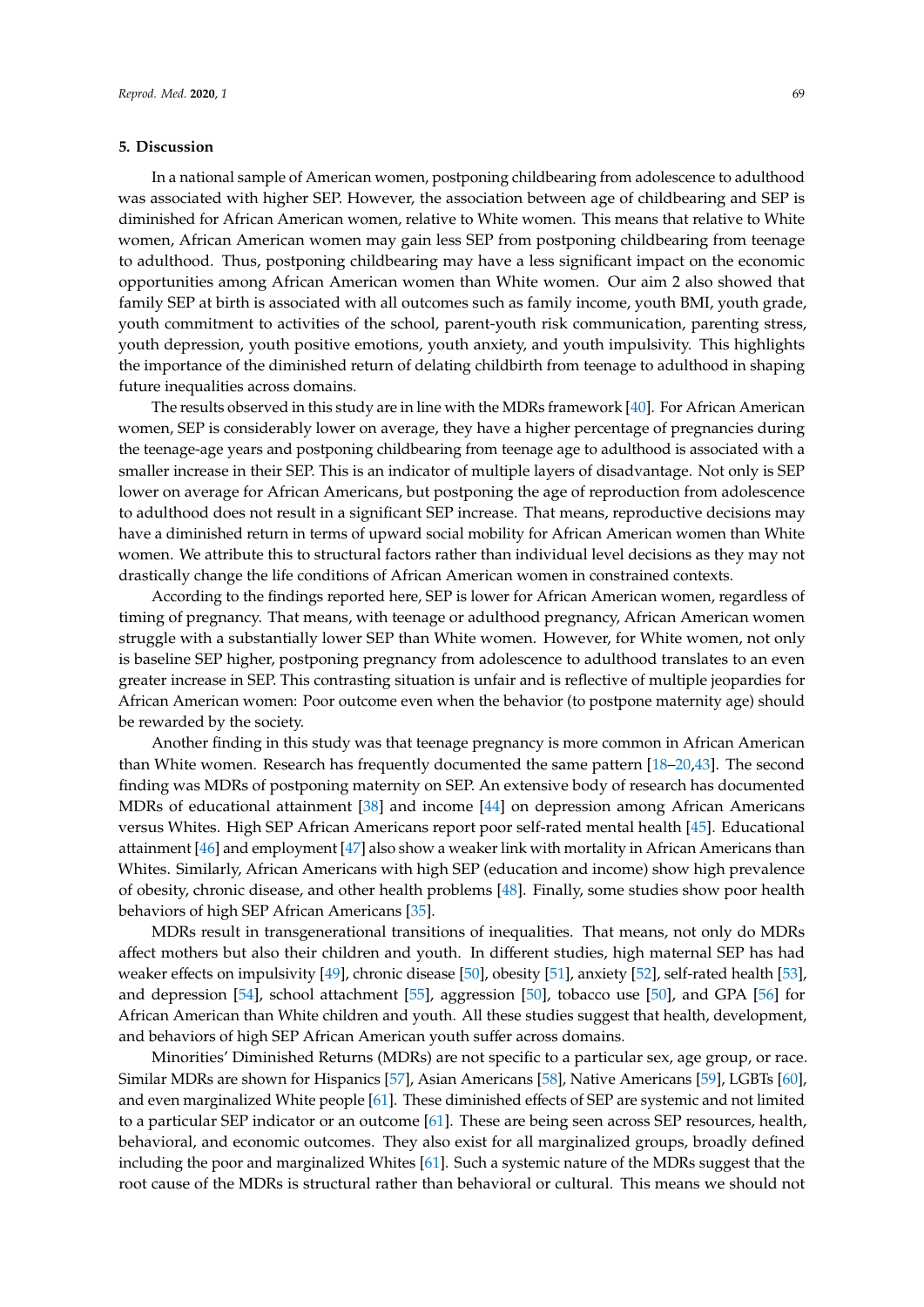blame the culture or behavior of the victim but address the societal, environmental, and contextual barriers that hinder economic development and health of marginalized groups.

Findings from a study conducted to investigate the importance of race and SEP in pregnancy age for African American and white teenagers showed there was no significant difference between African Americans and Whites during better economic times [\[19\]](#page-11-24), which is not consistent with the results of the current study. These differences may be due to age and racial differences of the samples between the two studies; however, additional research is required to better understand this discrepancy in the field.

The exact mechanisms by which racial differences in the associations between behaviors—SEP and SEP-outcomes emerge are not well known. Differential benefits of SEP, human sources, aspirations, and investments may be due to structural and systemic racism that hold racial and ethnic minorities back and cause them to experience diminished returns [\[62\]](#page-13-6). Considerable research has shown that an increase in SEP increases rather than decreases exposure to race-related discrimination for African Americans [\[63–](#page-13-7)[65\]](#page-13-8). High SEP may also increase vulnerability of African Americans to discrimination [\[66\]](#page-13-9). Discrimination is a universal risk factor across domains [\[67](#page-13-10)[–70\]](#page-13-11) and may minimize the health advantages from SEP resources and protective effects of SEP among African American adults [\[71\]](#page-13-12). Another explanation is that high SEP African Americans are more likely to have low SEP during childhood than high SEP Whites. This is important given the role of childhood SEP as a risk factor for poor outcomes in adulthood. Thus, low childhood SEP may reduce the benefits of adulthood SEP for African Americans [\[72\]](#page-13-13). Finally, high SEP African Americans are more likely to be surrounded by Whites at school and in the workplace, which increases their perceived discrimination [\[73\]](#page-13-14).

Another explanation is racial segregation [\[74\]](#page-13-15), poor neighborhoods [\[61\]](#page-13-5), and racial and ethnic composition of the neighborhoods [\[73\]](#page-13-14), as well as density of resources [\[75–](#page-13-16)[77\]](#page-13-17). Thus, the daily experience of African Americans and Whites differ at neighborhoods, schools, workplaces, and health care facilities. In such context with high neighborhood stress, segregation, crime, poverty, and social disorder, African American youth and young adults face constrained opportunities and choices. In this context, postponing sex and avoiding pregnancy may be very difficult [\[19\]](#page-11-24).

As explained by Bandura's social learning theory [\[78\]](#page-14-0), behavior is socially learned. That means, individuals adopt behaviors that are common in their social network and peers. In segregated neighborhoods with low opportunities, peers may reduce the effects of SEP for high SEP African Americans [\[19\]](#page-11-24). However, the high risk profile of high SEP individuals in poor neighborhoods is not specific to African Americans and also seen for marginalized Whites who live in poor neighborhoods [\[61\]](#page-13-5). The present research was unable to investigate the effects of context, discrimination, and racial composition of the neighborhood, which should be considered in future research.

Teenage pregnancy was associated with lower SEP. Previous studies have established the undesired effect of teenage pregnancy as a universal risk factor for a wide range of outcomes such as low income, welfare dependency, fewer job opportunities, as well as lower living standards [\[79\]](#page-14-1). Several factors may contribute to the economic problems that may arise as a result of teenage pregnancy. As the result of early motherhood, the youth would be required to leave their education or job as a function of maternity [\[80\]](#page-14-2). As a result, they will experience a gap in their participation in the education and labor market [\[80\]](#page-14-2). They may also experience additional difficulties with marriage and intimate relations, as well as with their own parents [\[9\]](#page-11-3). As a result, they may experience higher levels of stress, conflict and may experience some interruption in their work. All these factors may reduce the economic return for mothers, particularly teenage moms [\[81\]](#page-14-3). They may also have fewer opportunities when they return to the labor market. Thus, the labor market may return their effort with a lower pay. They may also be faced with various levels of adversities, constraints, and frictions in their search for upward educational, and occupational mobility [\[80\]](#page-14-2). As a result, teenage moms face additional barriers against their upward social mobility at least for several years which has considerable implications for their economic and human development as well as financial well-being [\[79\]](#page-14-1).

African Americans tend to face blocked opportunities in the US [\[82](#page-14-4)[,83\]](#page-14-5), and African American mothers are not an exception to this rule [\[84](#page-14-6)[–86\]](#page-14-7). Female African Americans report high levels of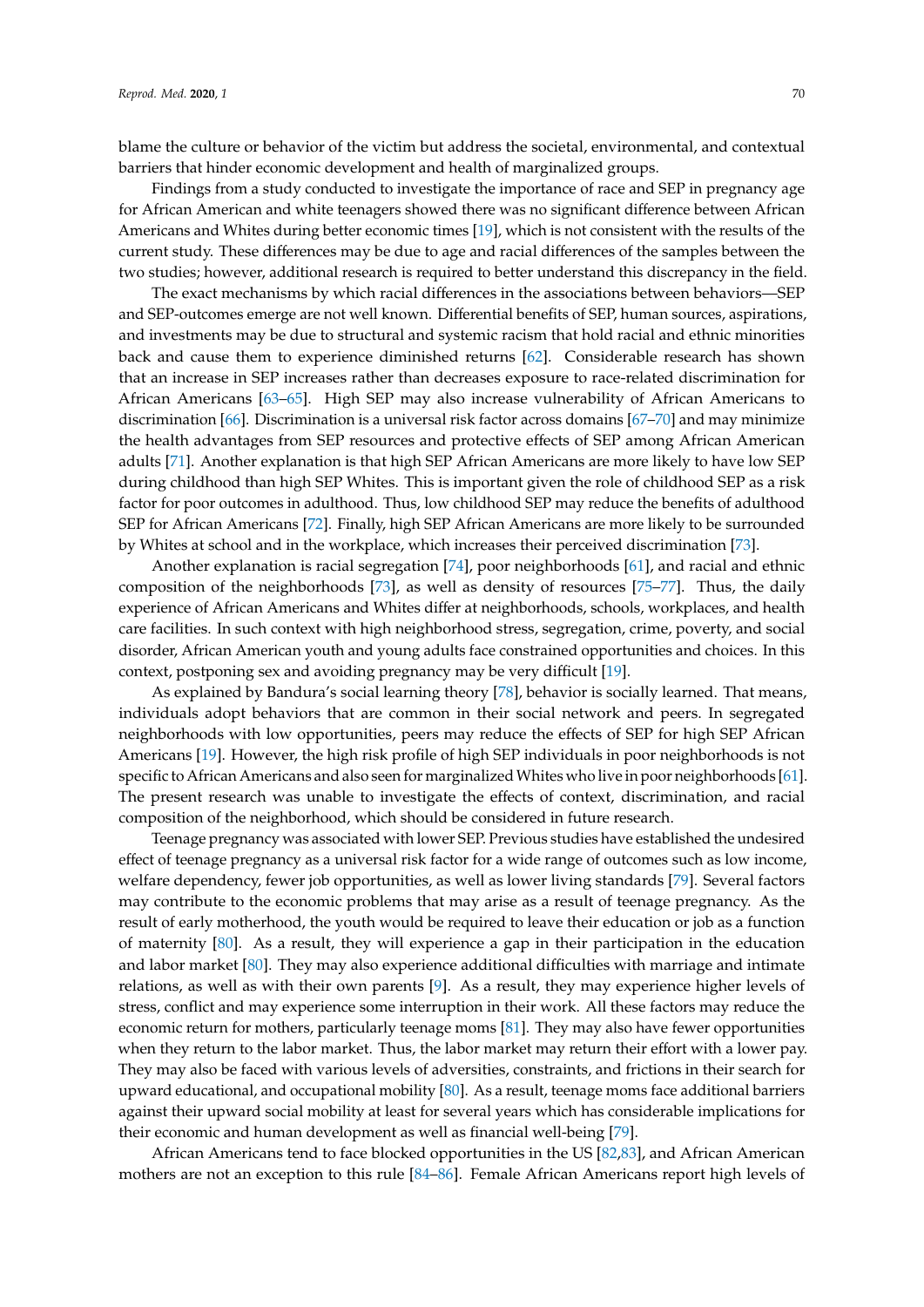discrimination at schools [\[73\]](#page-13-14) and jobs [\[87\]](#page-14-8) across the age spectrum. They do not have access to the same opportunities that White women access. This seems to be a pattern regardless of age of childbearing. A fair society similarly rewards various racial groups for similar behaviors. However, in the US, postponing age of childbearing is not similarly rewarded economically for African American and White women. This is another indication of inequalities that are common in the lives of racial and ethnic minorities in the United States. Addressing health inequalities should go beyond equalizing access to SEP and address the everyday living conditions of African American and White women. Therefore, specific policies and programs should aim to decrease societal and structural obstacles that are causing diminished returns for African American families.

These results have implications for policy and public health. It is essential to design, implement, and evaluate public and economic policy solutions that can undo the diminished returns of SEP for racial and ethnic minorities particularly African Americans. There is also a need for programs and policies that take appropriate measures to reduce the structural differences between the lives of racial and ethnic groups. It is still unknown what type of social and public policies would be able to reduce the diminished returns for African Americans. Such interventions are needed to eliminate the economic, behavioral, and health disparities across racial groups. Addressing health inequalities should go beyond equalizing SEP. Similarly, there is a need to reduce teenage pregnancies in the lives of minorities. Such efforts may be a major part of the efforts to promote equality across racial and ethnic groups. To remove the persistence of racial health disparities in the US, MDRs should be addressed, and to address MDRs, policies should directly target the social stratification, racism, and discrimination. A multilevel intervention is needed to reduce the role of race as a social determinant of health in the US.

Given the association between low SES, teenage pregnancy, and poor parenting, to improve population level parenting, there is a need to reduce teenage pregnancy so women can become mothers when they have higher education and income (SEP) [\[25\]](#page-11-18). However, this strategy may be less relevant to African Americans than Whites.

In the US, one of the most racial and ethnic diverse countries, over 3 million infants are born each year [\[88\]](#page-14-9). In recent decades, the US has experienced a considerably raise in populations SEP (e.g., education attainment and income) as well as age at childbirth [\[28\]](#page-11-21). However, racial groups have not similarly benefitted from this change in the timing of childbearing [\[89\]](#page-14-10). It has been shown that in industrial and developed countries such as the US, the experienced decline in teenage pregnancy and the observed delay in the childbearing age is a less pronounced trend in less educated women [\[90\]](#page-14-11). At the same time, the cost of early childbearing is particularly higher for low-educated than for highly-educated women [\[91\]](#page-14-12). Early childbearing is considerably more common among African American than White women [\[92\]](#page-14-13). Currently, the mean maternal age of African American women (24.8 years) remains considerably lower compared to White women (27.4 years) [\[93\]](#page-14-14). Between 2006 to 2010, one third of African American women in their reproductive phase had a teenage pregnancy, defined as a pregnancy before their 20th birthday [\[94\]](#page-14-15). This statistic is much lower in White women (14%) [\[94\]](#page-14-15).

Racial differences in the association between individual aspirations/investments and SEP are neither acceptable nor fair. This is also clearly against the American Dream. A core element of the American dream is that all individuals can achieve their goals. However, in the current reality the dream is deferred for a large proportion of Americans who are marginalized. Policies should help equalize the living conditions and access to the opportunity structure of African American and White girls and women, among other groups. Such goals may require structural and societal changes across institutions that have a role in shaping peoples' SEP. These include urban planning, educational institutions, the police and correctional system, as well as the labor market. Equalizing the treatment by these institutions is needed if we wish to equalize and reduce the economic and health inequalities between African American and White women.

Currently, residential segregation systematically hinders African Americans' access to various opportunities. In the current context, postponing childbearing will have a less than expected effect on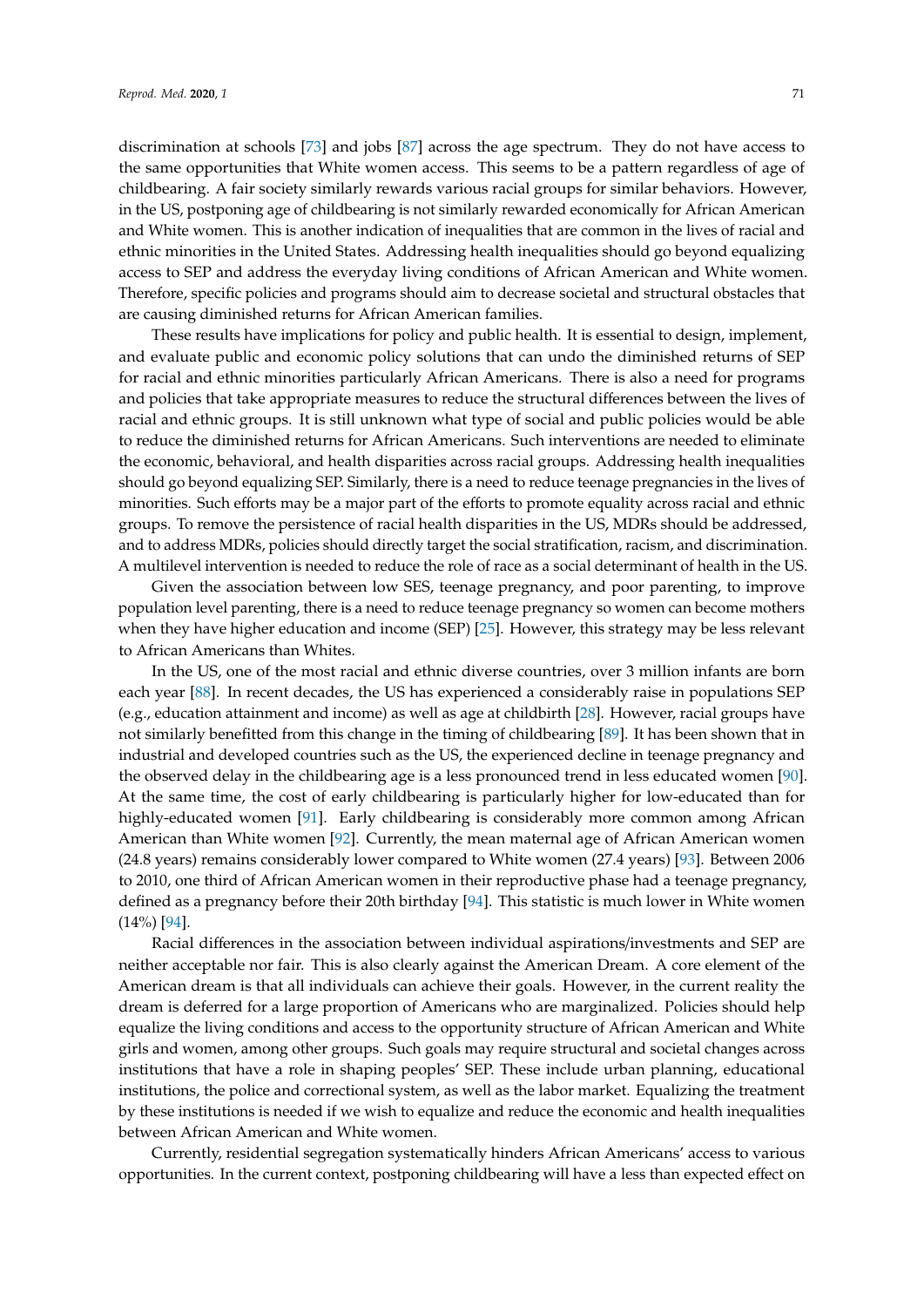generating income (SEP) for African American women with high aspirations. As such, prevention of early childbearing and teenage pregnancy in the African American community result in less than expected upward social mobility both for the mother and for their child.

#### *Limitations*

This study had several limitations. First, the association reported here is not causal. Data on repeated measures of SEP and maternity age should be collected over time. The link between SEP and age of pregnancy are bidirectional. The underlying mechanisms behind differential association between SEP and postponing pregnancy from adolescence to adulthood by race was not studied. Structural factors such as racial and ethnic composition of the neighborhood, area level SEP, and job availability could impact behaviors and choices of populations and maternal age of women is not an exception. While the present study was limited to White and African American women, future research may study other ethnic groups. In addition, we only studied one SEP indicator, namely poverty status. Other SEP indicators such as education, employment, and wealth should be investigated in future work. Finally, due to an imbalanced sample size of White and African American women, we did not perform race-specific models to avoid bias due to differential statistical power by race. Despite all these limitations, this is the second study documenting that SEP and child-bearing timing may have differential associations for White and African American women. Another strength was using a national sample and large sample of African Americans.

## **6. Conclusions**

After conducting the analysis, the authors conclude that the recommended strategy of postponing the age at childbirth may be associated with smaller economic returns for African American women than White women suggesting that there are structural inequalities and social stratification that systemically reduces the opportunities for African American communities, regardless of the variation in individual behaviors. In line with the MDRs, African American and White women differ in the association between postponing pregnancy from adolescence to adulthood and SEP, with a change in the childbearing age and SEP showing stronger association among White than African American women. This racial difference is beyond the effect of marital status and may reflect structural inequalities and social stratification that systemically reduces the opportunities for African American communities, regardless of the variation in individual behaviors.

**Author Contributions:** S.A. conceptual design, first draft, revision, approval: S.B., C.H.C., M.B.: conceptual design, revision, and approval. All authors have read and agreed to the published version of the manuscript.

**Funding:** Shervin Assari is supported by the National Institutes of Health (NIH) grants CA201415-02, 5S21MD000103, D084526-03, CA201415-02, DA035811-05, U54MD008149, U54MD007598, U54CA229974, and U54CA229974.

**Conflicts of Interest:** The authors declare no conflict of interest.

#### **References**

- <span id="page-10-0"></span>1. Carter, D.M.; Felice, M.E.; Rosoff, J.; Zabin, L.S.; Beilenson, P.L.; Dannenberg, A.L. When children have children: The teen pregnancy predicament. *Am. J. Prev. Med.* **1994**, *10*, 108–113. [\[CrossRef\]](http://dx.doi.org/10.1016/S0749-3797(18)30627-5)
- <span id="page-10-1"></span>2. Saloojee, H.; Coovadia, H. Maternal age matters: For a lifetime, or longer. *Lancet Glob. Health* **2015**, *3*, e342–e343. [\[CrossRef\]](http://dx.doi.org/10.1016/S2214-109X(15)00034-0)
- <span id="page-10-2"></span>3. Boustani, M.M.; Frazier, S.L.; Hartley, C.; Meinzer, M.; Hedemann, E. Perceived benefits and proposed solutions for teen pregnancy: Qualitative interviews with youth care workers. *Am. J. Orthopsychiat.* **2015**, *85*, 80–92. [\[CrossRef\]](http://dx.doi.org/10.1037/ort0000040)
- <span id="page-10-3"></span>4. Lin, C.J.; Nowalk, M.P.; Ncube, C.N.; Aaraj, Y.A.; Warshel, M.; South-Paul, J.E. Long-term outcomes for teen mothers who participated in a mentoring program to prevent repeat teen pregnancy. *J. Nat. Med. Assoc.* **2019**, *111*, 296–301. [\[CrossRef\]](http://dx.doi.org/10.1016/j.jnma.2018.10.014) [\[PubMed\]](http://www.ncbi.nlm.nih.gov/pubmed/30449542)
- <span id="page-10-4"></span>5. Kirby, D. Reflections on two decades of research on teen sexual behavior and pregnancy. *J. Sch. Health.* **1999**, *69*, 89–94. [\[CrossRef\]](http://dx.doi.org/10.1111/j.1746-1561.1999.tb07214.x) [\[PubMed\]](http://www.ncbi.nlm.nih.gov/pubmed/10332643)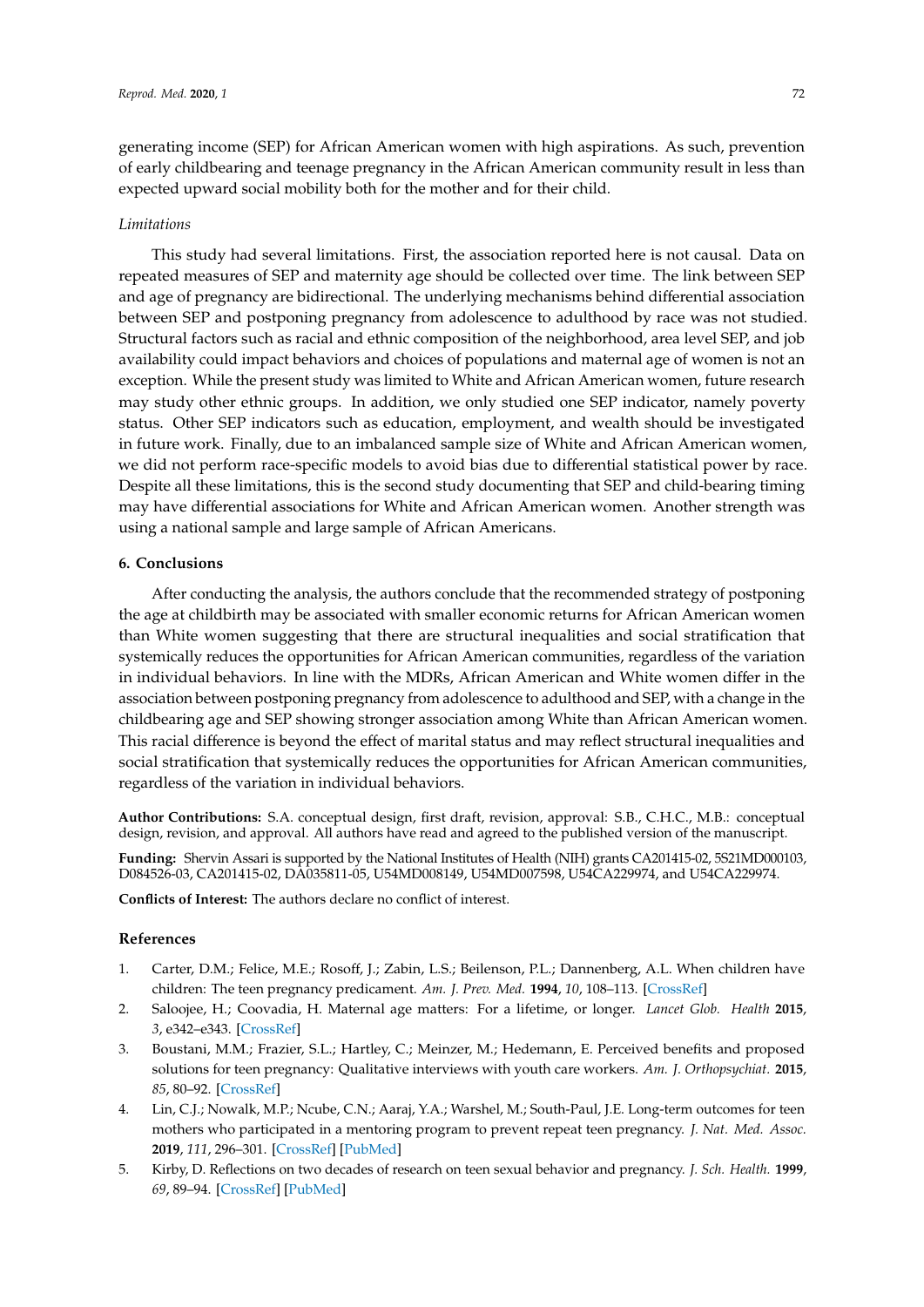- <span id="page-11-0"></span>6. Bell, C.A.; Casto, G.; Daniels, D.S. Ameliorating the impact of teen-age pregnancy on parent and child. *Child Welf.* **1983**, *62*, 167–173.
- <span id="page-11-1"></span>7. Schellpfeffer, M.A.; Gillespie, K.H.; Rohan, A.M.; Blackwell, S.P. A Review of pregnancy-related maternal mortality in Wisconsin, 2006–2010. *WMJ* **2015**, *114*, 202–207.
- <span id="page-11-2"></span>8. Koleva, H.; Stuart, S. Risk factors for depressive symptoms in adolescent pregnancy in a late-teen subsample. *Arch. Womens Ment. Health* **2014**, *17*, 155–158. [\[CrossRef\]](http://dx.doi.org/10.1007/s00737-013-0393-4)
- <span id="page-11-3"></span>9. Denny, T.; Jahromi, L.B.; Zeiders, K.H. Incongruent teen pregnancy attitudes, coparenting conflict, and support among mexican-origin adolescent mothers. *J. Marriage Fam.* **2016**, *78*, 531–545. [\[CrossRef\]](http://dx.doi.org/10.1111/jomf.12271)
- <span id="page-11-4"></span>10. Okwumabua, T.M.; Okwumabua, J.O.; Elliott, V. "Let the Circle be Unbroken" helps African-Americans prevent teen pregnancy. *Siecus Rep.* **1998**, *26*, 12–17.
- <span id="page-11-5"></span>11. Bogan, D.R.; Aranmolate, R.; Mawson, A.R. Confronting the impact of teen pregnancy in Mississippi: The need for after-school programs. *Int. J. Adolesc. Med. Health* **2019**. [\[CrossRef\]](http://dx.doi.org/10.1515/ijamh-2017-0210)
- <span id="page-11-6"></span>12. Marseille, E.; Mirzazadeh, A.; Mirzazadeh, A.; Biggs, M.A.; Miller, A.P.; Horvath, H.; Lightfoot, M.; Malekinejad, M.; Kahn, J.G. Effectiveness of school-based teen pregnancy prevention programs in the USA: A systematic review and meta-analysis. *Prev. Sci.* **2018**, *19*, 468–489. [\[CrossRef\]](http://dx.doi.org/10.1007/s11121-017-0861-6) [\[PubMed\]](http://www.ncbi.nlm.nih.gov/pubmed/29374797)
- <span id="page-11-7"></span>13. Goesling, B.; Colman, S.; Trenholm, C.; Terzian, M.; Moore, K. Programs to reduce teen pregnancy, sexually transmitted infections, and associated sexual risk behaviors: A systematic review. *J. Adolesc. Health* **2014**, *54*, 499–507. [\[CrossRef\]](http://dx.doi.org/10.1016/j.jadohealth.2013.12.004) [\[PubMed\]](http://www.ncbi.nlm.nih.gov/pubmed/24525227)
- <span id="page-11-8"></span>14. Barr, A.B.; Simons, R.L.; Simons, L.G.; Gibbons, F.X.; Gerrard, M. Teen motherhood and pregnancy prototypes: The role of social context in changing young African American mothers' risk images and contraceptive expectations. *J. Youth Adolesc.* **2013**, *42*, 1884–1897. [\[CrossRef\]](http://dx.doi.org/10.1007/s10964-013-9912-x) [\[PubMed\]](http://www.ncbi.nlm.nih.gov/pubmed/23354420)
- <span id="page-11-9"></span>15. Waddell, E.N.; Orr, M.G.; Sackoff, J.; Santelli, J.S. Pregnancy risk among black, white, and Hispanic teen girls in New York City public schools. *J. Urban Health* **2010**, *87*, 426–439. [\[CrossRef\]](http://dx.doi.org/10.1007/s11524-010-9454-4)
- <span id="page-11-10"></span>16. Hillemeier, M.M.; Geronimus, A.T.; Bound, S.J. Widening Black/White mortality differentials among US children during the 1980s. *Ethn. Dis.* **2001**, *11*, 469–483.
- <span id="page-11-11"></span>17. Geronimus, A.T. The weathering hypothesis and the health of African-American women and infants: Evidence and speculations. *Ethn. Dis.* **1992**, *2*, 207–221.
- <span id="page-11-12"></span>18. Nandi, P.; Kramer, M.; Kottke, M. Changing disparities in teen birth rates and repeat birth rates in Georgia: Implications for teen pregnancy prevention. *Contraception* **2019**, *99*, 175–178. [\[CrossRef\]](http://dx.doi.org/10.1016/j.contraception.2018.11.007)
- <span id="page-11-24"></span><span id="page-11-13"></span>19. Winters, L.I.; Winters, P.C. Black teenage pregnancy: A dynamic social problem. *Sage Open* **2012**, 2. [\[CrossRef\]](http://dx.doi.org/10.1177/2158244012436563)
- 20. Geronimus, A.T. Black/white differences in the relationship of maternal age to birthweight: A population-based test of the weathering hypothesis. *Soc. Sci. Med.* **1996**, *42*, 589–597. [\[CrossRef\]](http://dx.doi.org/10.1016/0277-9536(95)00159-X)
- <span id="page-11-14"></span>21. Sawhill, I.V. What can be done to reduce teen pregnancy and out-of-wedlock births. In *Welfare Reform and Beyond Policy Breaf*; Brookings Institution: Washington, DC, USA, 2001; Volume 8.
- <span id="page-11-15"></span>22. Haskins, R. *Three Simple Rules Poor Teens Should Follow to Join the Middle Class*; Brookings Institution: Washington, DC, USA, 2013.
- <span id="page-11-16"></span>23. Assari, S.; Mardani, A.; Maleki, M.; Bazargan, M. Black-white differences in the association between maternal age at childbirth and income. *Womens Health Bull.* **2019**, *6*, 36–42.
- <span id="page-11-17"></span>24. Myrskylä, M.; Barclay, K.; Goisis, A. Advantages of later motherhood. *Der Gynäkologe* **2017**, *50*, 767–772. [\[CrossRef\]](http://dx.doi.org/10.1007/s00129-017-4124-1)
- <span id="page-11-18"></span>25. Van Roode, T.; Sharples, K.; Dickson, N.; Paul, C. Life-course relationship between socioeconomic circumstances and timing of first birth in a birth cohort. *PLoS ONE* **2017**, *12*, e0170170. [\[CrossRef\]](http://dx.doi.org/10.1371/journal.pone.0170170) [\[PubMed\]](http://www.ncbi.nlm.nih.gov/pubmed/28085935)
- <span id="page-11-19"></span>26. Tearne, J.E. Older maternal age and child behavioral and cognitive outcomes: A review of the literature. *Fertil. Steril.* **2015**, *103*, 1381–1391. [\[CrossRef\]](http://dx.doi.org/10.1016/j.fertnstert.2015.04.027)
- <span id="page-11-20"></span>27. Mills, M.; Rindfuss, R.R.; McDonald, P.; Te Velde, E. Why do people postpone parenthood? Reasons and social policy incentives. *Hum. Rep. Update* **2011**, *17*, 848–860. [\[CrossRef\]](http://dx.doi.org/10.1093/humupd/dmr026)
- <span id="page-11-21"></span>28. Raymo, J.M.; Carlson, M.J.; VanOrman, A.; Lim, S.-J.; Perelli-Harris, B.; Iwasawa, M. Educational differences in early childbearing: A cross-national comparative study. *Demogr. Res.* **2015**, *33*, 65. [\[CrossRef\]](http://dx.doi.org/10.4054/DemRes.2015.33.3)
- <span id="page-11-22"></span>29. Young, T.; Turner, J.; Denny, G.; Young, M. Examining external and internal poverty as antecedents of teen pregnancy. *Am. J. Health Behav.* **2004**, *28*, 361–373. [\[CrossRef\]](http://dx.doi.org/10.5993/AJHB.28.4.8)
- <span id="page-11-23"></span>30. Young, T.M.; Martin, S.S.; Young, M.E.; Ting, L. Internal poverty and teen pregnancy. *Adolescence* **2001**, *36*, 289–304.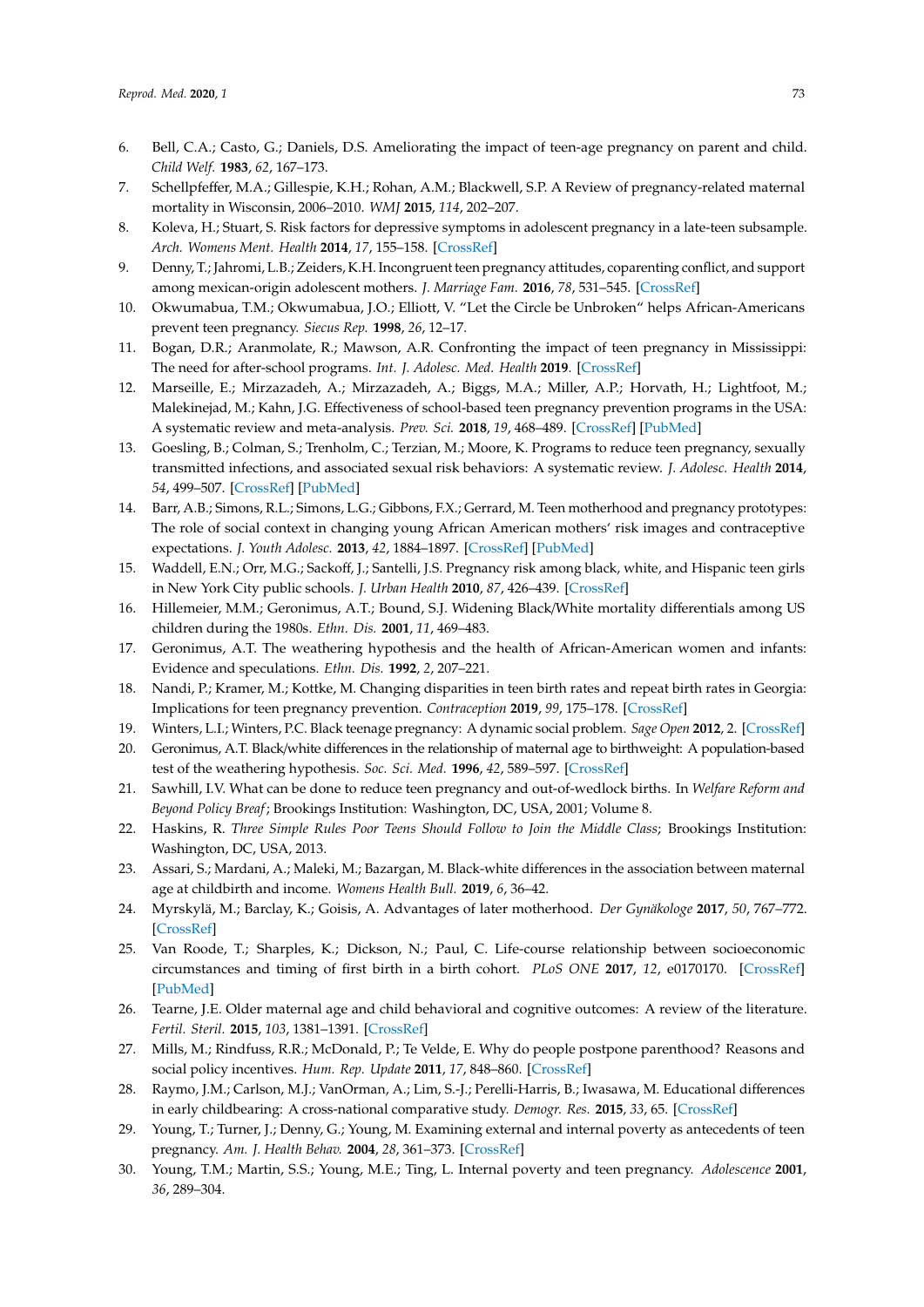- <span id="page-12-0"></span>31. Cygan, H.R.; McNaughton, D.; Reising, V.; Fogg, L.; Marshall, B.; Simon, J. Teen pregnancy in Chicago: Who is at risk? *Public Health Nurs.* **2020**, *37*, 353–362. [\[CrossRef\]](http://dx.doi.org/10.1111/phn.12726)
- <span id="page-12-1"></span>32. Farmer, M.M.; Ferraro, K.F. Are racial disparities in health conditional on socioeconomic status? *Soc. Sci. Med.* **2005**, *60*, 191–204. [\[CrossRef\]](http://dx.doi.org/10.1016/j.socscimed.2004.04.026)
- <span id="page-12-2"></span>33. Assari, S.; Lankarani, M.M. Reciprocal associations between depressive symptoms and mastery among older adults; Black-white differences. *Front. Aging. Neurosci.* **2016**, *8*, 279. [\[CrossRef\]](http://dx.doi.org/10.3389/fnagi.2016.00279) [\[PubMed\]](http://www.ncbi.nlm.nih.gov/pubmed/28105012)
- <span id="page-12-3"></span>34. Assari, S. Gender differences in the predictive role of self-rated health on short-term risk of mortality among older adults. *Sage Open Med.* **2016**, *4*, 2050312116666975. [\[CrossRef\]](http://dx.doi.org/10.1177/2050312116666975) [\[PubMed\]](http://www.ncbi.nlm.nih.gov/pubmed/27651902)
- <span id="page-12-4"></span>35. Assari, S.; Mistry, R.; Bazargan, M. Race, educational attainment, and E-Cigarette use. *J. Med. Res. Innov.* **2020**, *4*, e000185. [\[CrossRef\]](http://dx.doi.org/10.32892/jmri.185) [\[PubMed\]](http://www.ncbi.nlm.nih.gov/pubmed/32090188)
- <span id="page-12-5"></span>36. Assari, S.; Lankarani, M. Educational attainment promotes fruit and vegetable intake for whites but not blacks. *J. Multidiscip. Res.* **2018**, *1*, 5. [\[CrossRef\]](http://dx.doi.org/10.3390/j1010005)
- <span id="page-12-6"></span>37. Assari, S. Educational attainment and exercise frequency in american women; blacks' diminished returns. *Womens Health Bull.* **2019**, *6*, e87413. [\[CrossRef\]](http://dx.doi.org/10.5812/whb.87413)
- <span id="page-12-7"></span>38. Assari, S. Combined racial and gender differences in the long-term predictive role of education on depressive symptoms and chronic medical conditions. *J. Racial Ethn. Health Disparities* **2017**, *4*, 385–396. [\[CrossRef\]](http://dx.doi.org/10.1007/s40615-016-0239-7)
- <span id="page-12-8"></span>39. Assari, S. Multiplicative effects of social and psychological risk factors on college students' suicidal behaviors. *Brain Sci.* **2018**, *8*, 91. [\[CrossRef\]](http://dx.doi.org/10.3390/brainsci8050091)
- <span id="page-12-9"></span>40. Assari, S. Health disparities due to diminished return among black Americans: Public policy solutions. *Soc. Issues Policy Rev.* **2018**, *12*, 112–145. [\[CrossRef\]](http://dx.doi.org/10.1111/sipr.12042)
- <span id="page-12-10"></span>41. Reichman, N.E.; Teitler, J.O.; Garfinkel, I.; McLanahan, S.S. Fragile families: Sample and design. *Child. Youth Serv. Rev.* **2001**, *23*, 303–326. [\[CrossRef\]](http://dx.doi.org/10.1016/S0190-7409(01)00141-4)
- <span id="page-12-11"></span>42. Hohman-Billmeier, K.; Nye, M.; Martin, S. Conducting rigorous research with subgroups of at-risk youth: Lessons learned from a teen pregnancy prevention project in Alaska. *Int. J. Circumpolar Health* **2016**, *75*, 31776. [\[CrossRef\]](http://dx.doi.org/10.3402/ijch.v75.31776)
- <span id="page-12-12"></span>43. Pierson, V.H. Missouri's parental consent law and teen pregnancy outcomes. *Women Health* **1995**, *22*, 47–58. [\[CrossRef\]](http://dx.doi.org/10.1300/J013v22n03_04)
- <span id="page-12-13"></span>44. Assari, S.; Caldwell, C.H. High risk of depression in high-income African American boys. *J. Racial Ethn. Health Disparities* **2018**, *5*, 808–819. [\[CrossRef\]](http://dx.doi.org/10.1007/s40615-017-0426-1)
- <span id="page-12-14"></span>45. Assari, S.; Lapeyrouse, L.; Neighbors, H. Income and self-rated mental health: Diminished returns for high income black Americans. *Behav. Sci.* **2018**, *8*, 50. [\[CrossRef\]](http://dx.doi.org/10.3390/bs8050050) [\[PubMed\]](http://www.ncbi.nlm.nih.gov/pubmed/29772799)
- <span id="page-12-15"></span>46. Assari, S. Perceived neighborhood safety better predicts risk of mortality for whites than blacks. *J. Racial Ethn. Health Disparities* **2016**. [\[CrossRef\]](http://dx.doi.org/10.1007/s40615-016-0297-x) [\[PubMed\]](http://www.ncbi.nlm.nih.gov/pubmed/27822616)
- <span id="page-12-16"></span>47. Assari, S. Life expectancy gain due to employment status depends on race, gender, education, and their intersections. *J. Racial Ethn. Health Disparities* **2018**, *5*, 375–386. [\[CrossRef\]](http://dx.doi.org/10.1007/s40615-017-0381-x) [\[PubMed\]](http://www.ncbi.nlm.nih.gov/pubmed/28634876)
- <span id="page-12-17"></span>48. Assari, S. Socioeconomic determinants of systolic blood pressure; minorities' diminished returns. *J. Racial Ethn. Health Disparities* **2019**, *1*, 1–11.
- <span id="page-12-18"></span>49. Assari, S.; Caldwell, C.; Mincy, R. Family socioeconomic status at birth and youth impulsivity at age 15; Blacks' diminished return. *Children* **2018**, *5*, 58. [\[CrossRef\]](http://dx.doi.org/10.3390/children5050058)
- <span id="page-12-19"></span>50. Assari, S.; Caldwell, C.H.; Bazargan, M. Association between parental educational attainment and youth outcomes and role of race/ethnicity. *Jama Netw. Open* **2019**, *2*, e1916018. [\[CrossRef\]](http://dx.doi.org/10.1001/jamanetworkopen.2019.16018)
- <span id="page-12-20"></span>51. Assari, S.; Caldwell, C.H. Social determinants of perceived discrimination among black youth: Intersection of ethnicity and gender. *Children* **2018**, *5*, 24. [\[CrossRef\]](http://dx.doi.org/10.3390/children5020024)
- <span id="page-12-21"></span>52. Assari, S.; Caldwell, C.H.; Zimmerman, M.A. Family structure and subsequent anxiety symptoms; Minorities' diminished return. *Brain Sci.* **2018**, *8*, 97. [\[CrossRef\]](http://dx.doi.org/10.3390/brainsci8060097)
- <span id="page-12-22"></span>53. Assari, S.; Caldwell, C.H.; Mincy, R.B. Maternal educational attainment at birth promotes future self-rated health of white but not black youth: A 15-year cohort of a national sample. *J. Clin. Med.* **2018**, *7*, 93. [\[CrossRef\]](http://dx.doi.org/10.3390/jcm7050093) [\[PubMed\]](http://www.ncbi.nlm.nih.gov/pubmed/29723957)
- <span id="page-12-23"></span>54. Assari, S.; Gibbons, F.X.; Simons, R. Depression among black youth; Interaction of class and place. *Brain Sci.* **2018**, *8*, 108. [\[CrossRef\]](http://dx.doi.org/10.3390/brainsci8060108) [\[PubMed\]](http://www.ncbi.nlm.nih.gov/pubmed/29895752)
- <span id="page-12-24"></span>55. Assari, S. Family socioeconomic position at birth and school bonding at age 15; Blacks' diminished returns. *Behav. Sci.* **2019**, *9*, 26. [\[CrossRef\]](http://dx.doi.org/10.3390/bs9030026) [\[PubMed\]](http://www.ncbi.nlm.nih.gov/pubmed/30861987)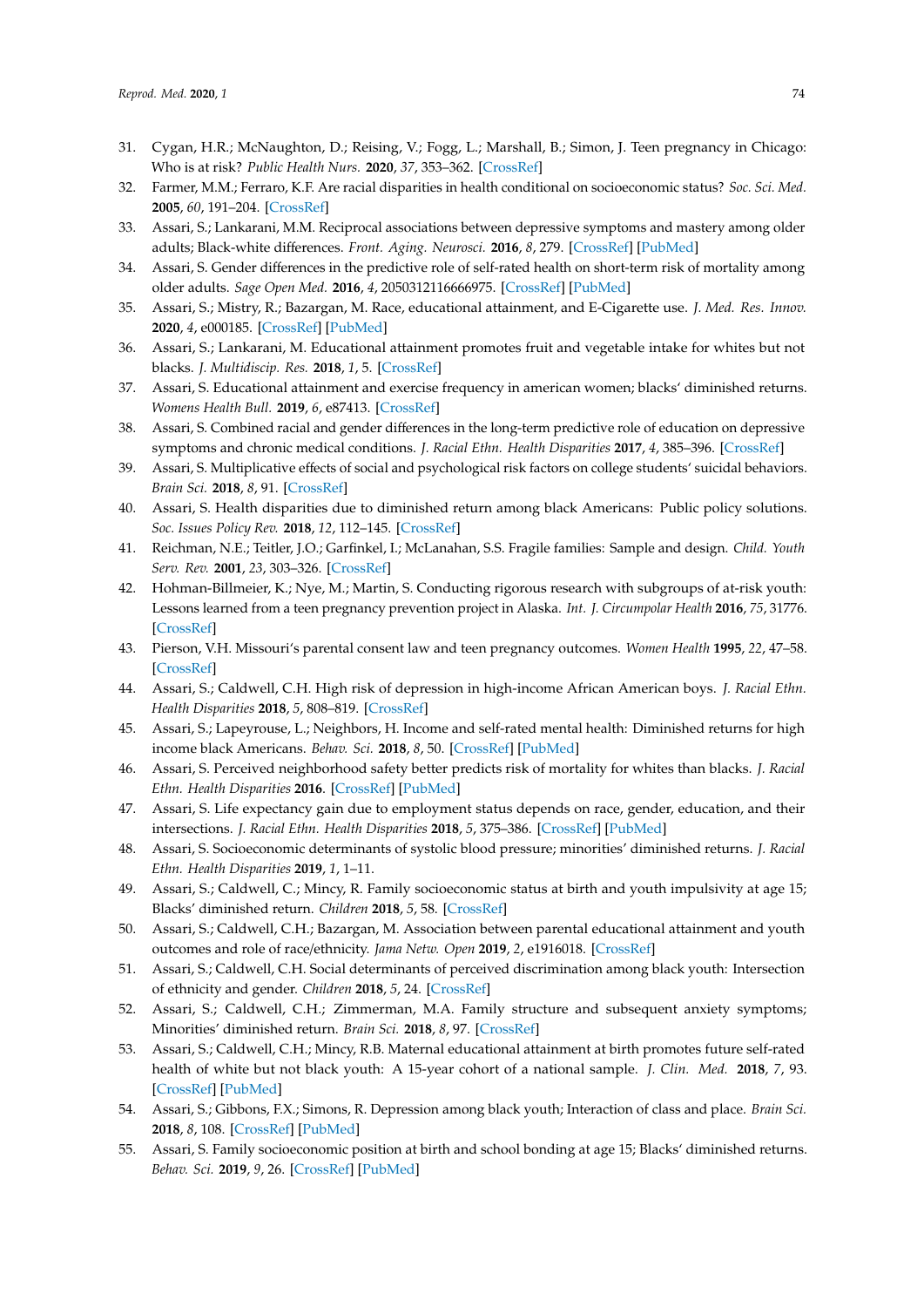- <span id="page-13-0"></span>56. Assari, S. Parental educational attainment and academic performance of American College Students; Blacks' diminished returns. *J. Health Econ. Dev.* **2019**, *1*, 21–31.
- <span id="page-13-1"></span>57. Assari, S.; Farokhnia, M.; Mistry, R. Education attainment and alcohol binge drinking: Diminished returns of Hispanics in Los Angeles. *Behav. Sci.* **2019**, *9*, 9. [\[CrossRef\]](http://dx.doi.org/10.3390/bs9010009)
- <span id="page-13-2"></span>58. Assari, S.; Boyce, S.; Bazargan, M.; Caldwell, C.H. Mathematical performance of American Youth: Diminished returns of educational attainment of Asian-American parents. *Educ. Sci.* **2020**, *10*, 32. [\[CrossRef\]](http://dx.doi.org/10.3390/educsci10020032)
- <span id="page-13-3"></span>59. Assari, S.; Bazargan, M. Protective effects of educational attainment against cigarette smoking; Diminished returns of American Indians and Alaska Natives in the National Health Interview Survey. *Int. J. Travel Med. Glob. Health* **2019**, *7*, 105–110. [\[CrossRef\]](http://dx.doi.org/10.15171/ijtmgh.2019.22)
- <span id="page-13-4"></span>60. Assari, S.; Bazargan, M. Education level and cigarette smoking: Diminished returns of lesbian, gay and bisexual individuals. *Behav. Sci.* **2019**, *9*, 103. [\[CrossRef\]](http://dx.doi.org/10.3390/bs9100103)
- <span id="page-13-5"></span>61. Assari, S.; Boyce, S.; Bazargan, M.; Caldwell, C.H.; Zimmerman, M.A. Place-based diminished returns of parental educational attainment on school performance of Non-Hispanic white youth. *Front. Educ.* **2020**, *5*. [\[CrossRef\]](http://dx.doi.org/10.3389/feduc.2020.00030)
- <span id="page-13-6"></span>62. Williams, D.R.; Mohammed, S.A. Racism and health I: Pathways and scientific evidence. *Am. Behav. Sci.* **2013**, *57*, 1152–1173. [\[CrossRef\]](http://dx.doi.org/10.1177/0002764213487340)
- <span id="page-13-7"></span>63. Hudson, D.L.; Neighbors, H.W.; Geronimus, A.T.; Jackson, J.S. Racial Discrimination, John Henryism, and depression among African Americans. *J. Black Psychol.* **2016**, *42*, 221–243. [\[CrossRef\]](http://dx.doi.org/10.1177/0095798414567757) [\[PubMed\]](http://www.ncbi.nlm.nih.gov/pubmed/27529626)
- 64. Hudson, D.L.; Puterman, E.; Bibbins-Domingo, K.; Matthews, K.A.; Adler, N.E. Race, life course socioeconomic position, racial discrimination, depressive symptoms and self-rated health. *Soc. Sci. Med.* **2013**, *97*, 7–14. [\[CrossRef\]](http://dx.doi.org/10.1016/j.socscimed.2013.07.031) [\[PubMed\]](http://www.ncbi.nlm.nih.gov/pubmed/24161083)
- <span id="page-13-8"></span>65. Hudson, D.L.; Bullard, K.M.; Neighbors, H.W.; Geronimus, A.T.; Yang, J.; Jackson, J.S. Are benefits conferred with greater socioeconomic position undermined by racial discrimination among African American men? *J. Mens Health* **2012**, *9*, 127–136. [\[CrossRef\]](http://dx.doi.org/10.1016/j.jomh.2012.03.006) [\[PubMed\]](http://www.ncbi.nlm.nih.gov/pubmed/22707995)
- <span id="page-13-9"></span>66. Assari, S.; Preiser, B.; Lankarani, M.M.; Caldwell, C.H. Subjective socioeconomic status moderates the association between discrimination and depression in African American youth. *Brain Sci.* **2018**, *8*, 71. [\[CrossRef\]](http://dx.doi.org/10.3390/brainsci8040071)
- <span id="page-13-10"></span>67. Panza, G.A.; Puhl, R.M.; Taylor, B.A.; Zaleski, A.L.; Livingston, J.; Pescatello, L.S. Links between discrimination and cardiovascular health among socially stigmatized groups: A systematic review. *PLoS ONE* **2019**, *14*, e0217623. [\[CrossRef\]](http://dx.doi.org/10.1371/journal.pone.0217623)
- 68. Lockwood, K.G.; Marsland, A.L.; Matthews, K.A.; Gianaros, P.J. Perceived discrimination and cardiovascular health disparities: A multisystem review and health neuroscience perspective. *Ann. N. Y. Acad. Sci.* **2018**, *1428*, 170–207. [\[CrossRef\]](http://dx.doi.org/10.1111/nyas.13939)
- 69. Berger, M.; Sarnyai, Z. "More than skin deep": Stress neurobiology and mental health consequences of racial discrimination. *Stress* **2015**, *18*, 1–10. [\[CrossRef\]](http://dx.doi.org/10.3109/10253890.2014.989204)
- <span id="page-13-11"></span>70. Williams, D.R.; Mohammed, S.A. Discrimination and racial disparities in health: Evidence and needed research. *J. Behav. Med.* **2009**, *32*, 20–47. [\[CrossRef\]](http://dx.doi.org/10.1007/s10865-008-9185-0)
- <span id="page-13-12"></span>71. Hudson, D.; Sacks, T.; Irani, K.; Asher, A. The Price of the Ticket: Health Costs of Upward Mobility among African Americans. *Int. J. Environ. Res. Public Health* **2020**, *17*, 1179. [\[CrossRef\]](http://dx.doi.org/10.3390/ijerph17041179)
- <span id="page-13-13"></span>72. Colen, C.G. Addressing racial disparities in health using life course perspectives: Toward a constructive criticism. *Du Bois Rev.* **2011**, *8*, 79–94. [\[CrossRef\]](http://dx.doi.org/10.1017/S1742058X11000075)
- <span id="page-13-14"></span>73. Assari, S. Does school racial composition explain why high income black youth perceive more discrimination? A gender analysis. *Brain Sci.* **2018**, *8*, 140. [\[CrossRef\]](http://dx.doi.org/10.3390/brainsci8080140) [\[PubMed\]](http://www.ncbi.nlm.nih.gov/pubmed/30061476)
- <span id="page-13-15"></span>74. Gee, G.C.; Ford, C.L. Structural racism and health inequities: Old issues, new directions. *Du Bois Rev.* **2011**, *8*, 115–132. [\[CrossRef\]](http://dx.doi.org/10.1017/S1742058X11000130) [\[PubMed\]](http://www.ncbi.nlm.nih.gov/pubmed/25632292)
- <span id="page-13-16"></span>75. Patel, O.; Shahulhameed, S.; Shivashankar, R.; Tayyab, M.; Rahman, A.; Prabhakaran, D.; Tandon, N.; Jaacks, L.M. Association between full service and fast food restaurant density, dietary intake and overweight/obesity among adults in Delhi, India. *Bmc Public Health* **2017**, *18*, 36. [\[CrossRef\]](http://dx.doi.org/10.1186/s12889-017-4598-8) [\[PubMed\]](http://www.ncbi.nlm.nih.gov/pubmed/28724371)
- 76. Li, F.; Harmer, P.; Cardinal, B.J.; Bosworth, M.; Johnson-Shelton, D. Obesity and the built environment: Does the density of neighborhood fast-food outlets matter? *Am. J. Health Promot.* **2009**, *23*, 203–209. [\[CrossRef\]](http://dx.doi.org/10.4278/ajhp.071214133)
- <span id="page-13-17"></span>77. Prentice, A.M.; Jebb, S.A. Fast foods, energy density and obesity: A possible mechanistic link. *Obes. Rev.* **2003**, *4*, 187–194. [\[CrossRef\]](http://dx.doi.org/10.1046/j.1467-789X.2003.00117.x)